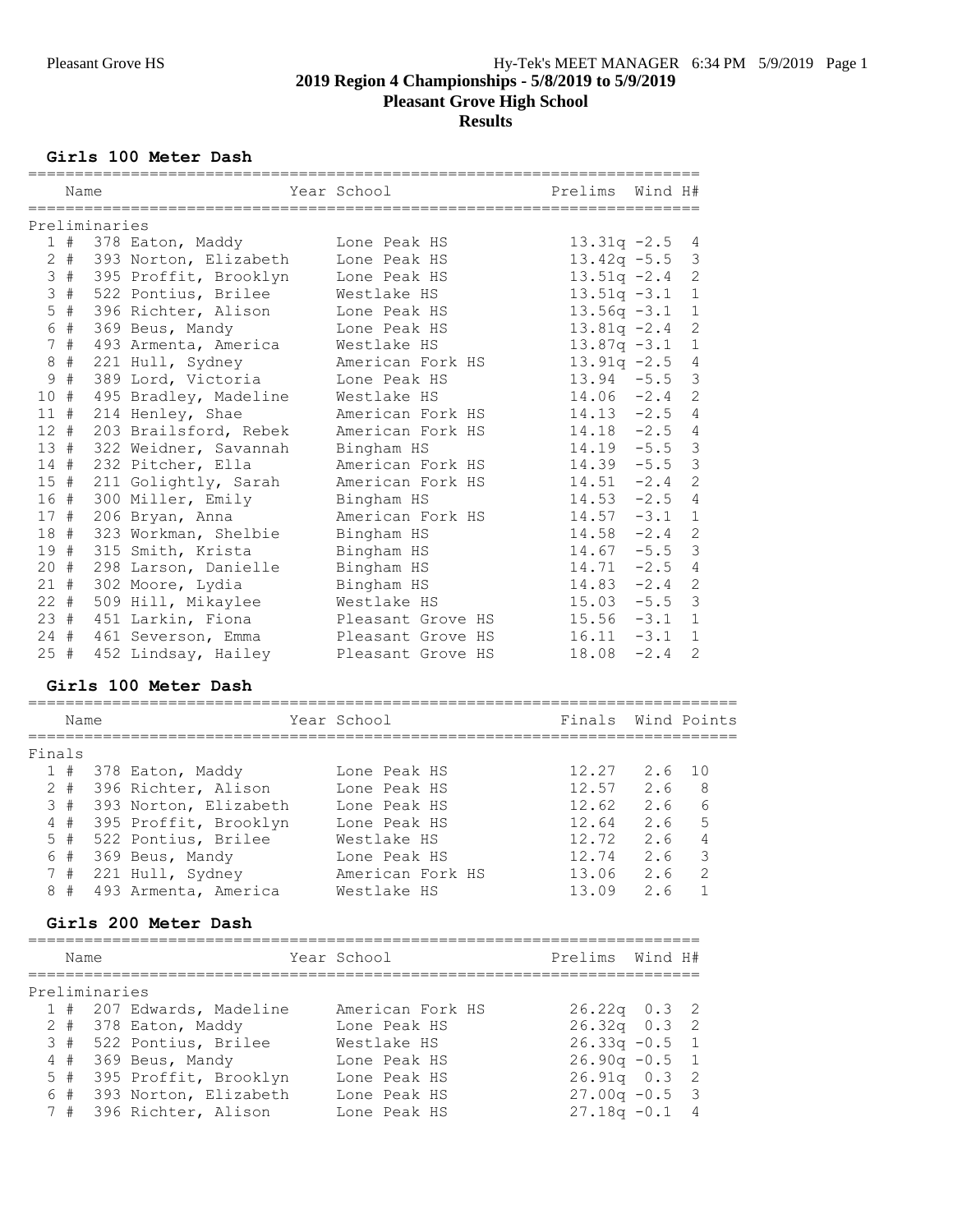**Pleasant Grove High School**

### **Results**

## **....Girls 200 Meter Dash**

| 8<br>#   | 203 Brailsford, Rebek | American Fork HS  | $28.03q - 0.1$ 4                  |
|----------|-----------------------|-------------------|-----------------------------------|
| 9#       | 322 Weidner, Savannah | Bingham HS        | 28.18<br>$-0.1$<br>$\overline{4}$ |
| 10 #     | 493 Armenta, America  | Westlake HS       | $28.43$ 0.3<br>$\overline{2}$     |
| 11#      | 232 Pitcher, Ella     | American Fork HS  | $28.54$ 0.3 2                     |
| $12 \pm$ | 211 Golightly, Sarah  | American Fork HS  | $-0.1$ 4<br>28.62                 |
| 13#      | 315 Smith, Krista     | Bingham HS        | 28.72<br>$-0.5$ 3                 |
| 14#      | 221 Hull, Sydney      | American Fork HS  | 28.77<br>$-0.5$ 1                 |
| 15#      | 380 Goff, Alexis      | Lone Peak HS      | $28.87 - 0.5$ 3                   |
| 16#      | 300 Miller, Emily     | Bingham HS        | 28.95<br>$-0.5$ 1                 |
| 17#      | 314 Smith, Eliza      | Bingham HS        | $-0.5$ 1<br>29.02                 |
| 18 #     | 451 Larkin, Fiona     | Pleasant Grove HS | 32.32<br>$-0.5$ 3                 |
| 19#      | 461 Severson, Emma    | Pleasant Grove HS | 33.32<br>$-0.1$<br>$\overline{4}$ |

## **Girls 200 Meter Dash**

|        | Name   |                       | Year School      | Finals |        | Wind Points   |
|--------|--------|-----------------------|------------------|--------|--------|---------------|
| Finals |        |                       |                  |        |        |               |
|        | 1#     | 378 Eaton, Maddy      | Lone Peak HS     | 25.19  | 1.7 10 |               |
|        | $2 +$  | 207 Edwards, Madeline | American Fork HS | 25.41  | 1.7    | -8            |
|        | 3#     | 393 Norton, Elizabeth | Lone Peak HS     | 25.81  | 1 7    | 6             |
|        | 4#     | 522 Pontius, Brilee   | Westlake HS      | 25.93  | 1 7    | 5             |
|        | $5 \#$ | 369 Beus, Mandy       | Lone Peak HS     | 26.06  | 1 7    | 4             |
|        | 6#     | 396 Richter, Alison   | Lone Peak HS     | 26.15  | 1.7    | 3             |
|        | 7#     | 395 Proffit, Brooklyn | Lone Peak HS     | 26.91  | 1 7    | $\mathcal{P}$ |
|        | 8#     | 203 Brailsford, Rebek | American Fork HS | 27 15  |        |               |

### **Girls 400 Meter Dash**

|     | Name  |               |                       | Year School      | Prelims     | H#            |
|-----|-------|---------------|-----------------------|------------------|-------------|---------------|
|     |       | Preliminaries |                       |                  |             |               |
|     | 1#    |               | 396 Richter, Alison   | Lone Peak HS     | 58.63a      | -3            |
|     | $2 +$ |               | 522 Pontius, Brilee   | Westlake HS      | 1:00.31q    | -2            |
| 3   | #     |               | 380 Goff, Alexis      | Lone Peak HS     | 1:01.04q    | 1             |
| 4   | #     |               | 368 Belliston, Ashlyn | Lone Peak HS     | 1:02.08q    | -2            |
|     | $5$ # |               | 379 Edwards, Rachel   | Lone Peak HS     | 1:02.32q    | -3            |
| 6   | #     |               | 286 Buening, Sarah    | Bingham HS       | 1:03.32q    | -3            |
|     | 7#    |               | 231 Orton, Elyse      | American Fork HS | 1:03.46q    | 1             |
| 8   | #     |               | 296 Jones, Alison     | Bingham HS       | $1:03.89$ q | -2            |
| 9   | #     |               | 506 Hayes, Reese      | Westlake HS      | 1:03.92     |               |
| 10# |       |               | 298 Larson, Danielle  | Bingham HS       | 1:04.14     | 2             |
| 11  | #     |               | 403 Weichers, Emma    | Lone Peak HS     | 1:05.38     |               |
| 12  | #     |               | 302 Moore, Lydia      | Bingham HS       | 1:05.88     |               |
| 13# |       |               | 401 Tew, Jane         | Lone Peak HS     | 1:06.32     | $\mathcal{L}$ |
| 14# |       |               | 212 Grundvig, Melia   | American Fork HS | 1:07.04     | 3             |
| 15# |       |               | 292 Ely, Allison      | Bingham HS       | 1:08.68     |               |

### **Girls 400 Meter Dash**

#### ======================================================================= Finals Points

| Finals |                           |              |         |         |
|--------|---------------------------|--------------|---------|---------|
|        | 1 # 396 Richter, Alison   | Lone Peak HS | 57.53   | 10      |
|        | 2 # 522 Pontius, Brilee   | Westlake HS  | 58.33   | -8      |
|        | 3 # 380 Goff, Alexis      | Lone Peak HS | 59.25   | $6^{6}$ |
|        | 4 # 286 Buening, Sarah    | Bingham HS   | 1:01.77 | 5       |
|        | 5 # 368 Belliston, Ashlyn | Lone Peak HS | 1:02.16 | 4       |
|        | 6 # 379 Edwards, Rachel   | Lone Peak HS | 1:02.77 | 3       |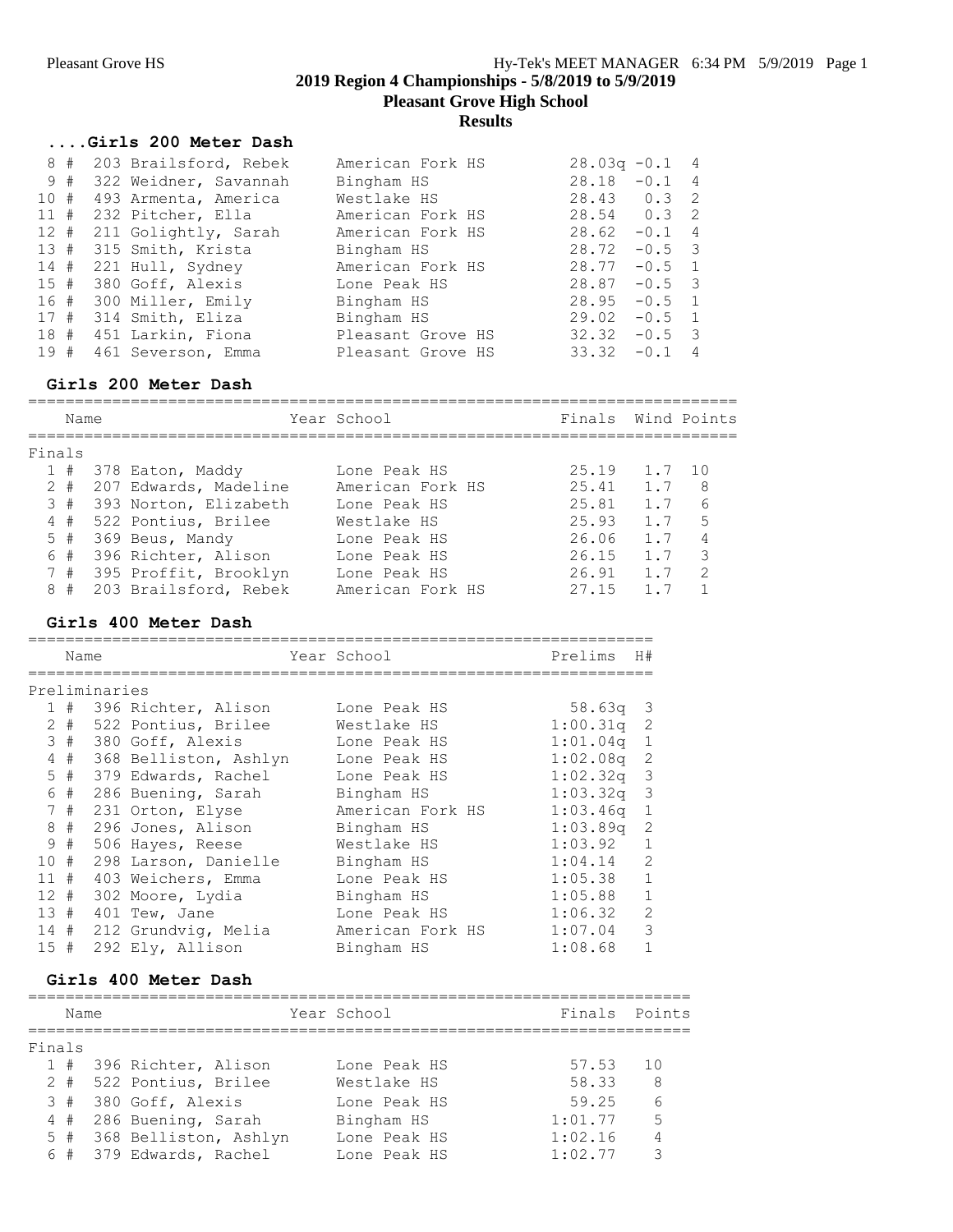**Pleasant Grove High School**

## **Results**

### **Girls 800 Meter Run**

|                 | Name  |                                                           | Year School <b>Sand</b> | Finals H# Points |                |                      |
|-----------------|-------|-----------------------------------------------------------|-------------------------|------------------|----------------|----------------------|
|                 |       |                                                           |                         |                  |                |                      |
|                 |       | 1 # 406 Winger, Monet Lone Peak HS 2:22.69                |                         |                  | 2              | 10                   |
|                 |       | 2 # 507 Heslop, Emma Westlake HS 2:24.26 2                |                         |                  |                | 8<br>$6\phantom{1}6$ |
|                 | 3#    | 375 Chatfield, Emmy Lone Peak HS 2:24.51 2                |                         |                  |                | 5                    |
| $4\overline{ }$ | #     | 241 Stratton, Brook Merican Fork HS 2:24.56 2             |                         |                  |                |                      |
|                 | $5$ # | 494 Ballard, Anne Mestlake HS 2:24.81 2                   |                         |                  |                | $\sqrt{4}$           |
|                 | 6 #   | 502 Eismann, Porshe Westlake HS 2:27.01 2                 |                         |                  |                | $\mathfrak{Z}$       |
| $7\phantom{.0}$ | #     | 218 Hess, Sadie         American Fork HS       2:28.31    |                         |                  | 2              | $\overline{c}$       |
|                 | $8$ # | 230 Nettesheim, Lily American Fork HS 2:28.86             |                         |                  | 2              |                      |
| 9               | #     | 217 Hess, Madison Merican Fork HS 2:28.91                 |                         |                  | 2              |                      |
| 10#             |       | 296 Jones, Alison Bingham HS 2:29.61                      |                         |                  | $\overline{2}$ |                      |
| 11#             |       | 404 Wilcox, Brylee Lone Peak HS 2:30.03                   |                         |                  | $\overline{c}$ |                      |
|                 | 12#   | 299 Margetts, Rachel Bingham HS                           |                         | 2:30.96          | $\mathbf{1}$   |                      |
|                 |       | 13 # 371 Bradshaw, Camilla Lone Peak HS 2:32.28           |                         |                  | $\mathbf{1}$   |                      |
|                 |       | 14 # 392 Merrill, Sarah Mone Peak HS 2:33.67              |                         |                  | $\overline{c}$ |                      |
|                 |       | 15 # 240 Stratton, Alyssa Merican Fork HS 2:33.92         |                         |                  | $\mathbf{1}$   |                      |
|                 |       | 16 # 380 Goff, Alexis Lone Peak HS 2:34.25                |                         |                  | $\overline{2}$ |                      |
|                 |       | 17 # 321 Vogler, Baylee Bingham HS                        |                         | 2:34.38          | $\mathbf{1}$   |                      |
| 18 #            |       | 242 Teeples, Rebecca Merican Fork HS 2:35.05              |                         |                  | $\mathbf{1}$   |                      |
| 19#             |       | 525 Sampson, Lizzie Westlake HS 2:35.22                   |                         |                  | $\mathbf{1}$   |                      |
| $20 +$          |       | 497 Brower, Isabella Westlake HS 2:36.92                  |                         |                  | $\mathbf{1}$   |                      |
| 21#             |       | 446 Cryer, Becca Pleasant Grove HS 2:38.57                |                         |                  | $\mathbf{1}$   |                      |
| $22 +$          |       | 309 Reich, Kayla         Bingham HS               2:39.19 |                         |                  | $\mathbf{1}$   |                      |
| 23#             |       | 285 Brown, Bailey Bingham HS 2:41.17                      |                         |                  | $\mathbf{1}$   |                      |
|                 |       | 306 Peterson, Emmalee Bingham HS 2:48.91                  |                         |                  | $\mathbf{1}$   |                      |
| $24$ #          |       |                                                           |                         |                  |                |                      |

### **Girls 1600 Meter Run**

==========================================================================

| Name   |                                | Year School                                          | Finals H# Points |                |                |
|--------|--------------------------------|------------------------------------------------------|------------------|----------------|----------------|
|        |                                | 1 # 510 Jensen, Abby Westlake HS 5:04.70             |                  | 2              | 10             |
|        | 2 # 391 Meldrum, Mackenzi      | Lone Peak HS 5:16.20 2 8                             |                  |                |                |
| 3#     | 373 Bybee, Katie               | Lone Peak HS 5:16.43 2                               |                  |                | $6\,$          |
|        |                                | 4 # 406 Winger, Monet Lone Peak HS 5:16.70 2         |                  |                | 5              |
| $5$ #  |                                | 390 Mason, Eliza Lone Peak HS 5:16.73                |                  | $2^{\circ}$    | $\sqrt{4}$     |
| 6 #    |                                | 507 Heslop, Emma Westlake HS 5:16.78                 |                  | $2^{\circ}$    | $\mathfrak{Z}$ |
| 7#     |                                | 564 Pitcher, Makayla Westlake HS 5:23.64 1           |                  |                | $\overline{2}$ |
|        |                                | 8 # 455 McKown, Mya Pleasant Grove HS 5:26.41        |                  | $\overline{2}$ | $\mathbf{1}$   |
| 9#     |                                | 399 Smart, Taylor Lone Peak HS 5:27.62               |                  | $\overline{2}$ |                |
|        |                                | 10 # 218 Hess, Sadie Merican Fork HS 5:27.84         |                  | $\overline{2}$ |                |
|        |                                | 11 # 238 Shock, Danielle American Fork HS 5:29.38    |                  | $\overline{c}$ |                |
|        |                                | 12 # 494 Ballard, Anne Westlake HS 5:33.76           |                  | 2              |                |
|        |                                | 13 # 299 Margetts, Rachel Bingham HS 5:35.32         |                  | $\mathbf{1}$   |                |
|        |                                | 14 # 448 Harbertson, Maken Pleasant Grove HS 5:37.05 |                  | $\mathbf{1}$   |                |
|        |                                | 15 # 217 Hess, Madison Mmerican Fork HS 5:38.14      |                  | 2              |                |
|        |                                | 16 # 449 Johnson, Lacey Pleasant Grove HS 5:38.25    |                  | $1\,$          |                |
|        | 17 # 502 Eismann, Porshe       | Westlake HS 5:40.89                                  |                  | 2              |                |
| 18 #   | 526 Scoresby, Alivia           | Westlake HS 5:41.74                                  |                  | $\mathbf{1}$   |                |
| 19 #   |                                | 321 Vogler, Baylee Bingham HS 5:42.86                |                  | $\mathbf{1}$   |                |
| $20 +$ |                                | 293 Galley, Victoria Bingham HS 5:42.87              |                  | $\mathbf{1}$   |                |
| $21$ # | 220 Hopkins, Kailey            | American Fork HS 5:43.64                             |                  | $\mathbf{1}$   |                |
| $22 +$ | 284 Brawand, Marina Bingham HS |                                                      | 5:44.24          | $\mathbf{1}$   |                |
|        |                                | 23 # 216 Hess, Mackenzie Mmerican Fork HS 5:46.56    |                  | 2              |                |
|        |                                | 24 # 316 Sorensen, Abby Bingham HS 5:51.82           |                  | $\mathbf{1}$   |                |
|        |                                | 25 # 398 Shumway, Julia bone Peak HS 5:54.34         |                  | $\mathbf{1}$   |                |
|        |                                | 26 # 446 Cryer, Becca Pleasant Grove HS 6:06.40 1    |                  |                |                |
| 27#    |                                | 289 Child, Chloe Bingham HS 6:10.03                  |                  | $\mathbf{1}$   |                |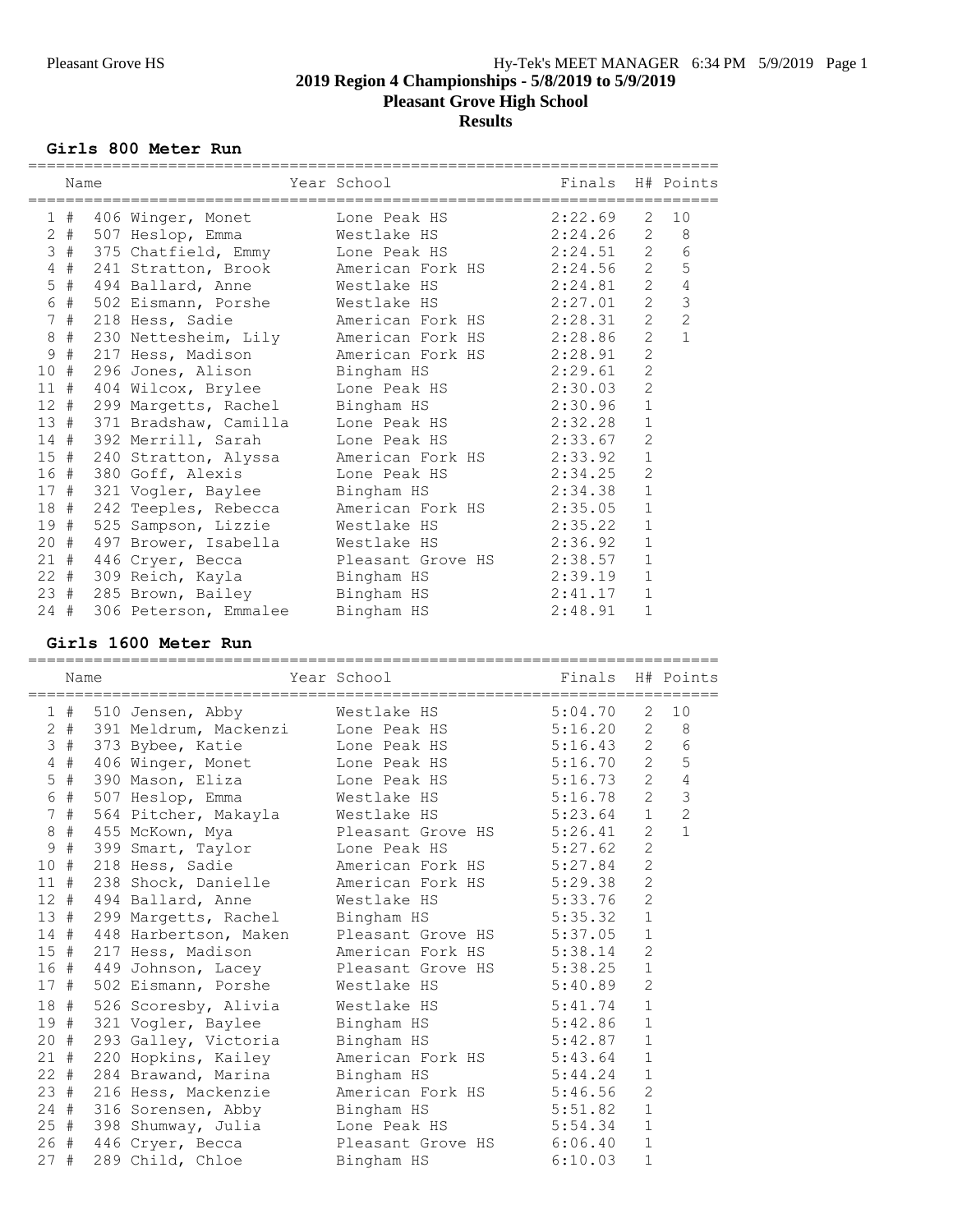**Pleasant Grove High School**

**Results**

### **Girls 3200 Meter Run**

|                | Name |                                    | Year School<br>-------------                  | Finals Points |                |
|----------------|------|------------------------------------|-----------------------------------------------|---------------|----------------|
|                |      |                                    | 1 # 455 McKown, Mya         Pleasant Grove HS | 11:40.72      | 10             |
|                |      |                                    | 2 # 382 Hafen, Madi Mone Peak HS              | 11:43.09      | 8              |
|                |      |                                    | 3 # 392 Merrill, Sarah Lone Peak HS           | 11:45.10      | $6\,$          |
|                |      |                                    | 4 # 216 Hess, Mackenzie Merican Fork HS       | 11:46.05      | 5              |
|                |      |                                    | 5 # 238 Shock, Danielle American Fork HS      | 11:48.27      | $\sqrt{4}$     |
|                |      |                                    | 6 # 219 Hopkins, Brooklyn Merican Fork HS     | 11:57.22      | 3              |
| 7 <sup>7</sup> | #    |                                    | 387 Kemp, Hallie Kone Peak HS                 | 11:58.73      | $\overline{c}$ |
| $8\,$          | #    | 564 Pitcher, Makayla               | Westlake HS                                   | 12:05.85      | $\mathbf{1}$   |
| 9              |      |                                    | # 215 Hess, Hailey Merican Fork HS            | 12:11.14      |                |
|                |      |                                    | 10 # 388 Lehnhof, Sadie Lone Peak HS          | 12:12.09      |                |
|                |      |                                    | 11 # 397 Seeley, Rachel Lone Peak HS          | 12:13.24      |                |
|                |      |                                    | 12 # 223 Jensen, Natalie Merican Fork HS      | 12:13.26      |                |
|                |      |                                    | 13 # 293 Galley, Victoria Bingham HS          | 12:22.42      |                |
|                |      | 14 # 512 Lee, Macie                | Westlake HS                                   | 12:22.83      |                |
|                |      |                                    | 15 # 492 Allen, Kanza Mestlake HS             | 12:25.29      |                |
|                | 16 # |                                    | 222 Jackson, Sariah Merican Fork HS           | 12:25.99      |                |
|                |      |                                    | 17 # 374 Bybee, Kenzie       Lone Peak HS     | 12:32.34      |                |
|                | 18 # |                                    | 316 Sorensen, Abby Bingham HS                 | 12:34.09      |                |
|                |      |                                    | 19 # 284 Brawand, Marina Bingham HS           | 12:34.73      |                |
|                |      |                                    | 20 # 526 Scoresby, Alivia Westlake HS         | 12:41.60      |                |
|                |      | 21 # 511 Jensen, Molly Westlake HS |                                               | 12:47.89      |                |
|                |      |                                    | 22 # 301 Miller, Hope Bingham HS              | 12:59.52      |                |
|                |      |                                    | 23 # 289 Child, Chloe Bingham HS              | 13:01.00      |                |
|                | 24#  | 318 Spigarelli, Thea Bingham HS    |                                               | 13:57.99      |                |
|                |      |                                    |                                               |               |                |

# **Girls 100 Meter Hurdles**

|        | Name  |               |                            | Year School       | Prelims Wind H# |          |                |
|--------|-------|---------------|----------------------------|-------------------|-----------------|----------|----------------|
|        |       | Preliminaries |                            |                   |                 |          |                |
|        |       |               | 1 # 207 Edwards, Madeline  | American Fork HS  | $15.87q -3.7$ 3 |          |                |
|        |       |               | 2 # 395 Proffit, Brooklyn  | Lone Peak HS      | $16.04q -2.0$   |          | -2             |
|        | 3#    |               | 385 James, Samantha        | Lone Peak HS      | $16.52q -2.9$   |          | $\mathbf 1$    |
|        | $4$ # |               | 307 Porter, Elise          | Bingham HS        | $16.62q -2.9$   |          | $\mathbf{1}$   |
|        | $5$ # |               | 460 Schuenman, Amy         | Pleasant Grove HS | $17.11q - 2.0$  |          | $\overline{2}$ |
|        | 6 #   |               | 383 Hansen, Alyce          | Lone Peak HS      | $17.77q -3.7$ 3 |          |                |
|        | 7#    |               | 314 Smith, Eliza           | Bingham HS        | $17.99q -3.7$ 3 |          |                |
|        | 8#    |               | 295 Johansen, Taylor       | Bingham HS        | $18.03q - 2.0$  |          | $\overline{2}$ |
|        | 9#    |               | 384 Hartle, Chynna         | Lone Peak HS      | $18.32 - 2.9$   |          | $\mathbf{1}$   |
| 10#    |       |               | 505 Gregory, Alyssa        | Westlake HS       | $18.40 -2.0$ 2  |          |                |
| 11#    |       |               | 367 Balzen, Kaylee         | Lone Peak HS      | $18.66 - 2.9$   |          | $\mathbf{1}$   |
| $12$ # |       |               | 459 Schaerrer, Covey       | Pleasant Grove HS | 18.68           | $-2.0$   | $\overline{c}$ |
| 13#    |       |               | 224 Johnson, Annika        | American Fork HS  | $19.14 -2.9$ 1  |          |                |
| 14#    |       |               | 297 Kowallis, Maren        | Bingham HS        | $19.17 - 2.9$   |          | $\mathbf{1}$   |
| 15#    |       |               | 205 Briggs, Reagan         | American Fork HS  | $19.20 -3.7$ 3  |          |                |
| 16#    |       |               | 201 Barlow, Micaela        | American Fork HS  | $19.37 - 3.7$ 3 |          |                |
|        |       |               | 17 # 394 Parker, Gabrielle | Lone Peak HS      | $19.45 -2.0$ 2  |          |                |
| 18 #   |       |               | 499 Davies, Auralee        | Westlake HS       | $20.22 -3.7$ 3  |          |                |
| 19#    |       |               | 209 Gear, Kaitlyn          | American Fork HS  | 21.36           | $-2.0$ 2 |                |
|        |       |               |                            |                   |                 |          |                |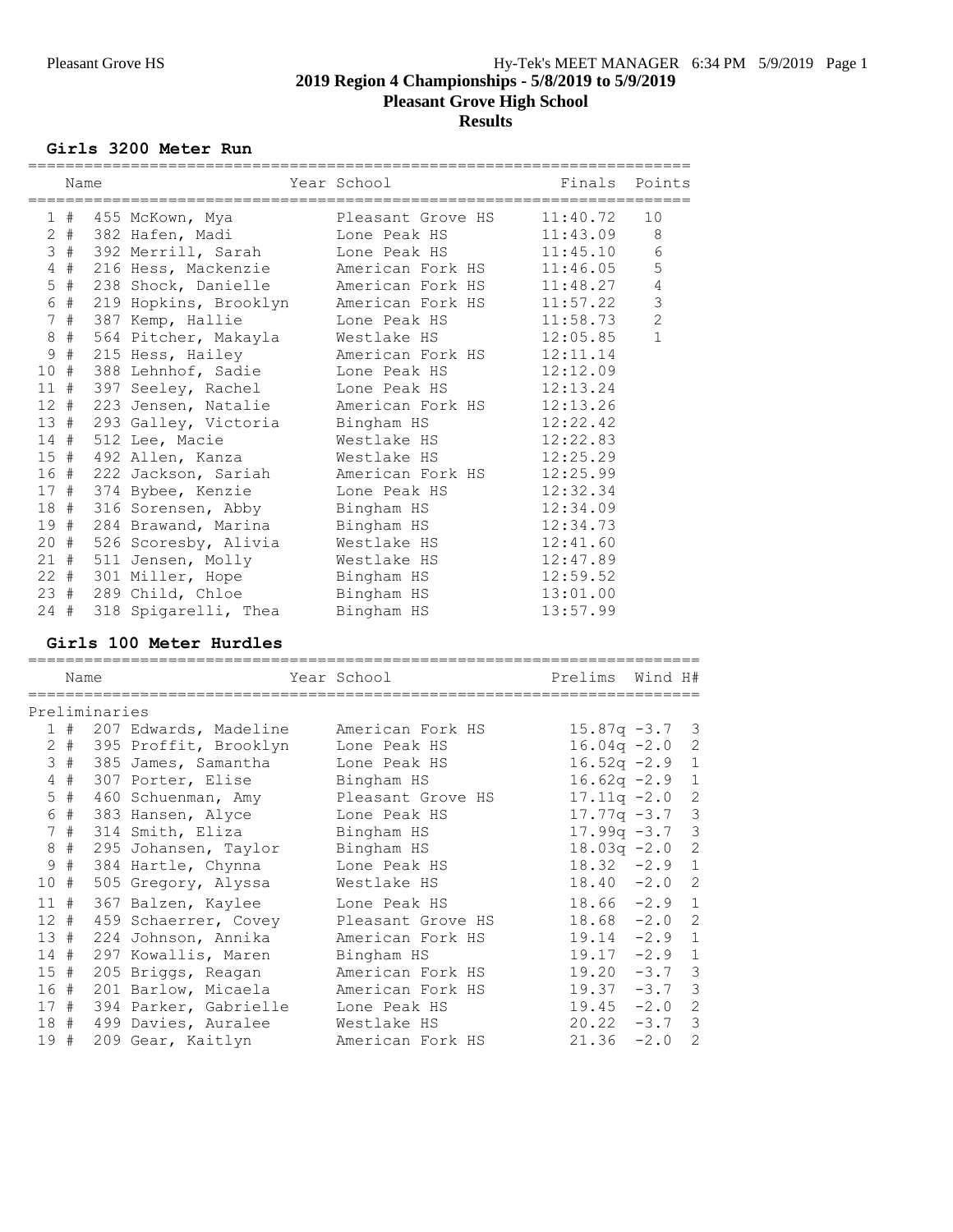# Pleasant Grove HS Hy-Tek's MEET MANAGER 6:34 PM 5/9/2019 Page 1

**2019 Region 4 Championships - 5/8/2019 to 5/9/2019**

**Pleasant Grove High School**

## **Results**

### **Girls 100 Meter Hurdles**

|   |                                                          |      |                                                                                                                                                                                                        | Finals      |     | Wind Points   |
|---|----------------------------------------------------------|------|--------------------------------------------------------------------------------------------------------------------------------------------------------------------------------------------------------|-------------|-----|---------------|
|   |                                                          |      |                                                                                                                                                                                                        |             |     |               |
|   |                                                          |      | American Fork HS                                                                                                                                                                                       | 15.18       |     | 10            |
|   |                                                          |      | Lone Peak HS                                                                                                                                                                                           | 15.25       | 2.7 | 8             |
|   |                                                          |      | Lone Peak HS                                                                                                                                                                                           | 15.56       | 2.7 | 6             |
|   |                                                          |      | Bingham HS                                                                                                                                                                                             | 16.43       | 2.7 | 5             |
|   |                                                          |      | Pleasant Grove HS                                                                                                                                                                                      | 16.45       | 2.7 |               |
|   |                                                          |      | Bingham HS                                                                                                                                                                                             | 16.60       | 2.7 | 3             |
|   |                                                          |      | Lone Peak HS                                                                                                                                                                                           | 17.28       | 2.7 | $\mathcal{P}$ |
| # |                                                          |      | Bingham HS                                                                                                                                                                                             | 17.55       | 2.7 |               |
|   | Finals<br>1#<br>$2 +$<br>3#<br>4#<br>5#<br>6#<br>7#<br>8 | Name | TOO HELET HUTGIES<br>207 Edwards, Madeline<br>395 Proffit, Brooklyn<br>385 James, Samantha<br>314 Smith, Eliza<br>460 Schuenman, Amy<br>307 Porter, Elise<br>383 Hansen, Alyce<br>295 Johansen, Taylor | Year School |     | 2.7           |

### **Girls 300 Meter Hurdles**

|     | Name  |               |                       | Year School Theory | Prelims<br>H#      |                          |
|-----|-------|---------------|-----------------------|--------------------|--------------------|--------------------------|
|     |       | Preliminaries |                       |                    |                    |                          |
|     | 1#    |               | 207 Edwards, Madeline | American Fork HS   | $46.80q$ 3         |                          |
|     | 2 #   |               | 378 Eaton, Maddy      | Lone Peak HS       | $47.54q$ 2         |                          |
|     | 3#    |               | 385 James, Samantha   | Lone Peak HS       | $49.23q$ 1         |                          |
| 4   | #     |               | 383 Hansen, Alyce     | Lone Peak HS       | $49.24q$ 1         |                          |
|     | $5$ # |               | 314 Smith, Eliza      | Bingham HS         | 50.77q 3           |                          |
| 6   | #     |               | 312 Salisbury, Cosett | Bingham HS         | 51.43 <sub>q</sub> | $\overline{\phantom{2}}$ |
|     | 7#    |               | 307 Porter, Elise     | Bingham HS         | $51.92q$ 3         |                          |
|     | 8#    |               | 367 Balzen, Kaylee    | Lone Peak HS       | $53.16q$ 1         |                          |
| 9   | #     |               | 394 Parker, Gabrielle | Lone Peak HS       | 55.25              | $\mathbf{1}$             |
| 10  | #     |               | 208 Elmont, Cassidy   | American Fork HS   | 55.33              | 2                        |
| 11# |       |               | 384 Hartle, Chynna    | Lone Peak HS       | 55.45              | 2                        |
|     | 12#   |               | 224 Johnson, Annika   | American Fork HS   | 55.53              | $\mathbf{1}$             |
| 13# |       |               | 205 Briggs, Reagan    | American Fork HS   | 56.05              | 2                        |
| 14# |       |               | 295 Johansen, Taylor  | Bingham HS         | 56.57              | 3                        |
|     | 15#   |               | 297 Kowallis, Maren   | Bingham HS         | 57.04              | 3                        |
|     | 16 #  |               | 209 Gear, Kaitlyn     | American Fork HS   | 1:01.01            | $\mathbf{1}$             |
| 17# |       |               | 499 Davies, Auralee   | Westlake HS        | 1:02.17            | $\overline{2}$           |

### **Girls 300 Meter Hurdles**

|        | Name      |                       | Year School      | Finals | Points         |
|--------|-----------|-----------------------|------------------|--------|----------------|
| Finals |           |                       |                  |        |                |
|        | 1#        | 207 Edwards, Madeline | American Fork HS | 44.28  | 10             |
|        | $2 \pm 1$ | 378 Eaton, Maddy      | Lone Peak HS     | 45.20  | -8             |
|        | 3#        | 385 James, Samantha   | Lone Peak HS     | 45.47  | 6              |
|        | 4#        | 314 Smith, Eliza      | Bingham HS       | 47.82  | .5             |
|        | $5$ #     | 367 Balzen, Kaylee    | Lone Peak HS     | 49.22  | $\overline{4}$ |
|        | 6#        | 312 Salisbury, Cosett | Bingham HS       | 49.76  | 3              |
|        | 7#        | 307 Porter, Elise     | Bingham HS       | 49.96  | $\mathcal{L}$  |
|        | 8#        | 383 Hansen, Alyce     | Lone Peak HS     | 51.21  |                |

# **Girls 4x100 Meter Relay**

| School                    | Finals Points             |
|---------------------------|---------------------------|
| 1 Lone Peak HS 'A'        | 48.91 10                  |
| 1) #393 Norton, Elizabeth | 2) #395 Proffit, Brooklyn |
| $3)$ #369 Beus, Mandy     | 4) #378 Eaton, Maddy      |
| 2 American Fork HS 'A'    | 51.36 8                   |
| 1) #232 Pitcher, Ella     | 2) #221 Hull, Sydney      |
| $3)$ #214 Henley, Shae    | 4) #211 Golightly, Sarah  |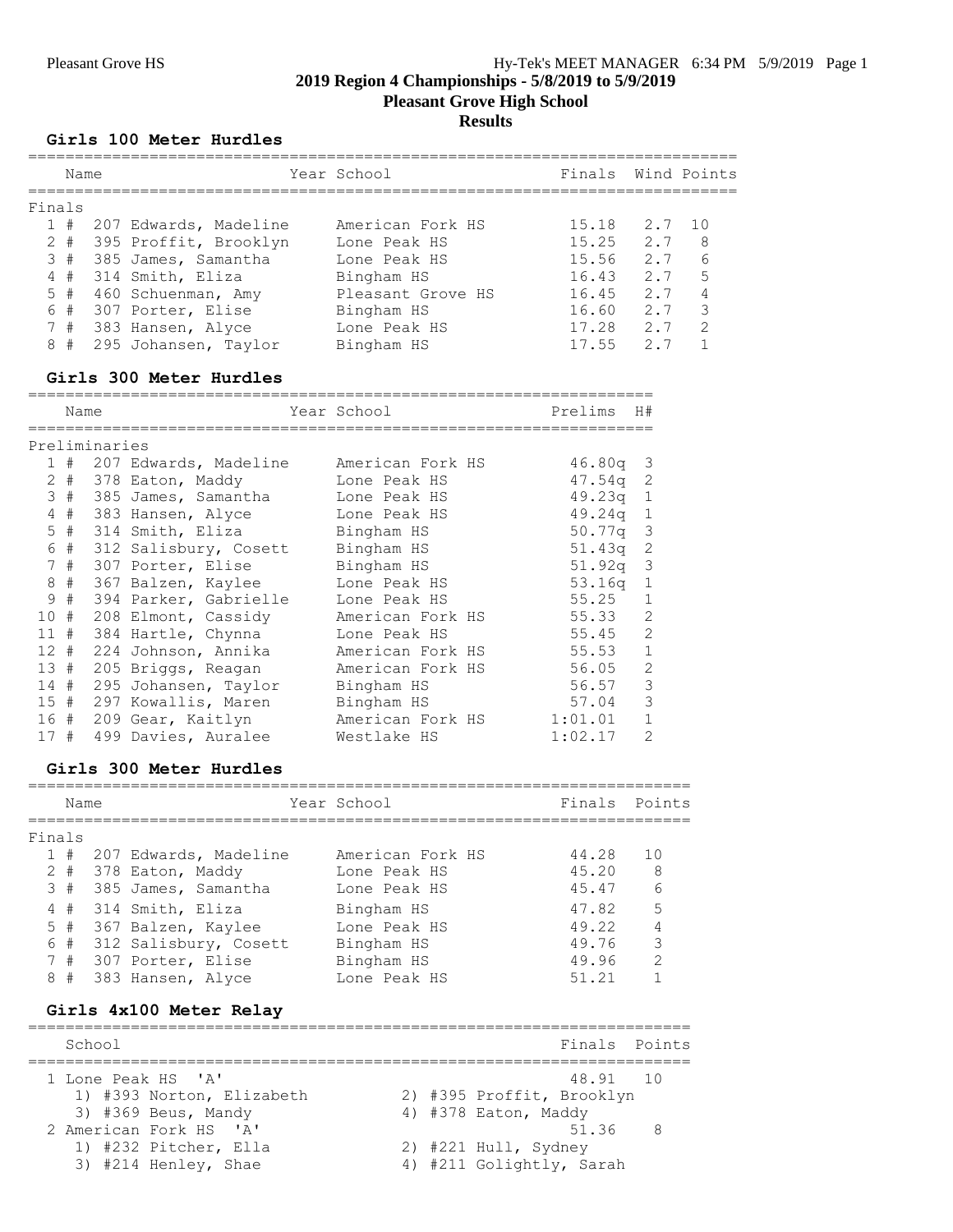### **Pleasant Grove High School**

### **Results**

| 3 Bingham HS 'A'          |  | 51.69 | 6                                                                                                        |
|---------------------------|--|-------|----------------------------------------------------------------------------------------------------------|
| 1) #323 Workman, Shelbie  |  |       |                                                                                                          |
| 3) #300 Miller, Emily     |  |       |                                                                                                          |
| 4 Westlake HS 'A'         |  | 52.29 | -5                                                                                                       |
| 1) #495 Bradley, Madeline |  |       |                                                                                                          |
| 3) #523 Rigamoto, Mya     |  |       |                                                                                                          |
|                           |  |       | 2) #315 Smith, Krista<br>4) #322 Weidner, Savannah<br>2) #509 Hill, Mikaylee<br>4) #514 Lungren, Katelyn |

### **Girls 4x400 Meter Relay**

======================================================================= School **Finals** Points ======================================================================= 1 Lone Peak HS 'A' 4:03.92 10 1) #368 Belliston, Ashlyn 2) #380 Goff, Alexis 3) #391 Meldrum, Mackenzie 4) #396 Richter, Alison 2 Bingham HS 'A' 4:15.57 8 1) #298 Larson, Danielle 2) #312 Salisbury, Cosette 3) #296 Jones, Alison 4) #286 Buening, Sarah 3 Westlake HS 'A' 4:19.62 6 1) #506 Hayes, Reese 2) #525 Sampson, Lizzie 3) #514 Lungren, Katelyn 4) #494 Ballard, Anne 4 Pleasant Grove HS 'A' 4:24.80 5 1) #446 Cryer, Becca 2) #448 Harbertson, Makena 3) #449 Johnson, Lacey 4) #458 Runnels, Makaila 5 American Fork HS 'A' 4:33.35 4 1) #203 Brailsford, Rebekah 2) #208 Elmont, Cassidy 3) #241 Stratton, Brook 4) #231 Orton, Elyse

### **Girls 1600 Sprint Medley**

| School                    |  | Finals Points              |                 |
|---------------------------|--|----------------------------|-----------------|
| 1 Westlake HS 'A'         |  | $4:17.69$ 10               |                 |
| 1) #493 Armenta, America  |  | 2) #495 Bradley, Madeline  |                 |
| 3) #506 Hayes, Reese      |  | 4) #510 Jensen, Abby       |                 |
| 2 Lone Peak HS 'A'        |  | $4:21.41$ 8                |                 |
| 1) #402 Watkins, Hannah   |  | 2) #379 Edwards, Rachel    |                 |
| 3) #368 Belliston, Ashlyn |  | 4) #399 Smart, Taylor      |                 |
| 3 Bingham HS 'A'          |  | 4:32.74                    | $6\overline{6}$ |
| 1) #302 Moore, Lydia      |  | 2) #323 Workman, Shelbie   |                 |
| 3) #286 Buening, Sarah    |  | 4) #293 Galley, Victoria   |                 |
| 4 American Fork HS 'A'    |  | $4:36.70$ 5                |                 |
| 1) #210 Gibb, Lillian     |  | 2) #205 Briggs, Reagan     |                 |
| 3) #231 Orton, Elyse      |  | 4) #241 Stratton, Brook    |                 |
| 5 Pleasant Grove HS 'A'   |  | 4:42.62                    | $\overline{4}$  |
| 1) #446 Cryer, Becca      |  | 2) #448 Harbertson, Makena |                 |
| 3) #449 Johnson, Lacey    |  | 4) #458 Runnels, Makaila   |                 |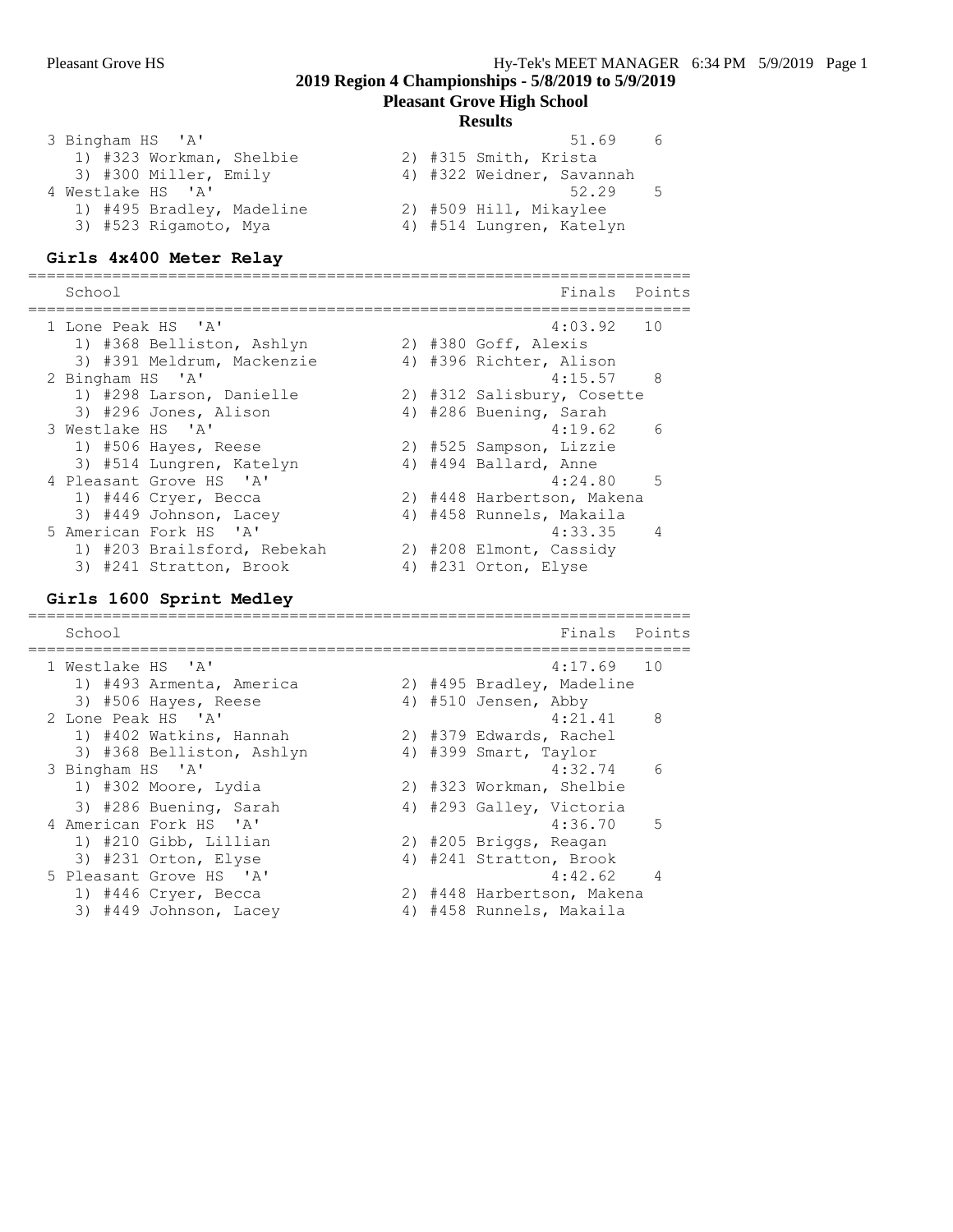**Pleasant Grove High School**

# **Results**

# **Girls High Jump**

|        | Name    |                                                 | Year School and the School and the School<br>--------------- |              | Finals Points  |
|--------|---------|-------------------------------------------------|--------------------------------------------------------------|--------------|----------------|
|        | 1#      | 307 Porter, Elise             Bingham HS        |                                                              | $5 - 01.00$  | 10             |
|        | $2 \pm$ | 460 Schuenman, Amy Pleasant Grove HS 4-11.00    |                                                              |              | 8              |
|        | 3#      | 227 Lott, Katie                                 | American Fork HS 4-09.00                                     |              | 5.50           |
| 3      | #       | 234 Rawlings, Lauren Menerican Fork HS 4-09.00  |                                                              |              | 5.50           |
|        | $5$ #   | 514 Lungren, Katelyn Mestlake HS                |                                                              | J4-09.00     | 3              |
|        | $5$ #   | 239 Smith, Myah Mamerican Fork HS               |                                                              | J4-09.00     | $\mathfrak{Z}$ |
| 5      | #       | 377 Christensen, Rile Lone Peak HS              |                                                              | J4-09.00     | $\mathcal{S}$  |
| 8      | #       | 226 Lorenzana, Hannah Mamerican Fork HS 4-07.00 |                                                              |              |                |
| 9      | #       | 447 Dawson, Carly       Pleasant Grove HS       |                                                              | $J4 - 07.00$ |                |
| 10#    |         | 370 Boggess, Meredith Lone Peak HS              |                                                              | $J4 - 07.00$ |                |
|        |         | 11 # 405 Wilding, Sarai                         | Lone Peak HS 4-05.00                                         |              |                |
|        |         | 11 # 214 Henley, Shae Merican Fork HS 4-05.00   |                                                              |              |                |
| 11#    |         | 291 Dyal, Aerin             Bingham HS          |                                                              | $4 - 05.00$  |                |
| $--$ # |         | 459 Schaerrer, Covey Pleasant Grove HS          |                                                              | ΝH           |                |
| $--$ # |         | 400 Sorensen, Karstin Lone Peak HS              |                                                              | ΝH           |                |
| -- #   |         | 501 Dowell, Emily Westlake HS                   |                                                              | ΝH           |                |
| $--$ # |         | 500 Dille, Rachel                               | Westlake HS                                                  | ΝH           |                |
| -- #   |         | 300 Miller, Emily Bingham HS                    |                                                              | NH           |                |
| -- #   |         | 290 Deppe, Paige                                | Bingham HS                                                   | ΝH           |                |

# **Girls Pole Vault**

| Name  |                         | Year School      | Finals       | Points        |
|-------|-------------------------|------------------|--------------|---------------|
|       | 1 # 319 Stetler, Hannah | Bingham HS       | $11 - 00.00$ | 10            |
| $2 +$ | 381 Grimmer, Grace      | Lone Peak HS     | $9 - 06.00$  | -8            |
| 3#    | 287 Chapple, Savannah   | Bingham HS       | $9 - 00.00$  | 6             |
| 4#    | 317 Spigarelli, Ella    | Bingham HS       | $J9 - 00.00$ | .5            |
| $5$ # | 213 Hendricks, Shayla   | American Fork HS | $8 - 06.00$  |               |
| 6#    | 311 Rollo, Katelynn     | Bingham HS       | $8 - 00.00$  | 3             |
| 7#    | 288 Cheek, Kylie        | Bingham HS       | $7 - 06.00$  | $\mathcal{L}$ |
| 8#    | 308 Putnam, Hanna       | Bingham HS       | $6 - 06.00$  |               |

# **Girls Long Jump**

|        | Name  |               |                           | Year School       | Prelims               | Wind H# |                |
|--------|-------|---------------|---------------------------|-------------------|-----------------------|---------|----------------|
|        |       | Preliminaries |                           |                   |                       |         |                |
|        |       |               | 1 # 207 Edwards, Madeline | American Fork HS  | $16 - 01.00q - 2.5$   |         | 1              |
|        | $2 +$ |               | 369 Beus, Mandy           | Lone Peak HS      | $15 - 10.50q - 3.5$ 2 |         |                |
|        | 3#    |               | 505 Gregory, Alyssa       | Westlake HS       | $15 - 08.00q - 2.6$   |         | 2              |
|        | $4$ # |               | 523 Rigamoto, Mya         | Westlake HS       | $15 - 05.50q - 3.2$   |         | 2              |
|        | $5$ # |               | 232 Pitcher, Ella         | American Fork HS  | $15 - 04.00q - 3.6$   |         | 2              |
|        | 6 #   |               | 243 Tilton, Victoria      | American Fork HS  | $15 - 02.25q - 3.7$   |         | 2              |
|        | 7#    |               | 495 Bradley, Madeline     | Westlake HS       | $14 - 08.75q - 4.8$   |         | 2              |
|        | 8#    |               | 307 Porter, Elise         | Bingham HS        | $14 - 03.00q - 2.6$   |         | 1              |
|        | $8 +$ |               | 319 Stetler, Hannah       | Bingham HS        | $14 - 03.00q - 4.5$ 1 |         |                |
| 10#    |       |               | 295 Johansen, Taylor      | Bingham HS        | $14 - 02.25 - 4.5$    |         | 1              |
| $11$ # |       |               | 459 Schaerrer, Covey      | Pleasant Grove HS | $14 - 01.50 - 1.7$    |         | 2              |
| $12 +$ |       |               | 377 Christensen, Rile     | Lone Peak HS      | $14 - 00.75 - 3.1$    |         | $\overline{1}$ |
| 13#    |       |               | 203 Brailsford, Rebek     | American Fork HS  | $13 - 11.50 - 2.7$    |         | 2              |
| $14$ # |       |               | 221 Hull, Sydney          | American Fork HS  | $13 - 11.00 - 4.8$    |         | 2              |
| 15#    |       |               | 383 Hansen, Alyce         | Lone Peak HS      | $13 - 10.50 - 3.4$    |         | $\mathbf{1}$   |
| 16 #   |       |               | 453 Loder, Faith          | Pleasant Grove HS | $13 - 05.00 - 2.5$    |         | 1              |
| 17#    |       |               | 294 Gold, Sophie          | Bingham HS        | $12 - 07.00 - 3.1 1$  |         |                |
| 18 #   |       |               | 405 Wilding, Sarai        | Lone Peak HS      | $12 - 06.00$          | $-5.8$  | $\overline{1}$ |
| $--$ # |       |               | 370 Boggess, Meredith     | Lone Peak HS      | FOUL                  | NWI     | 2              |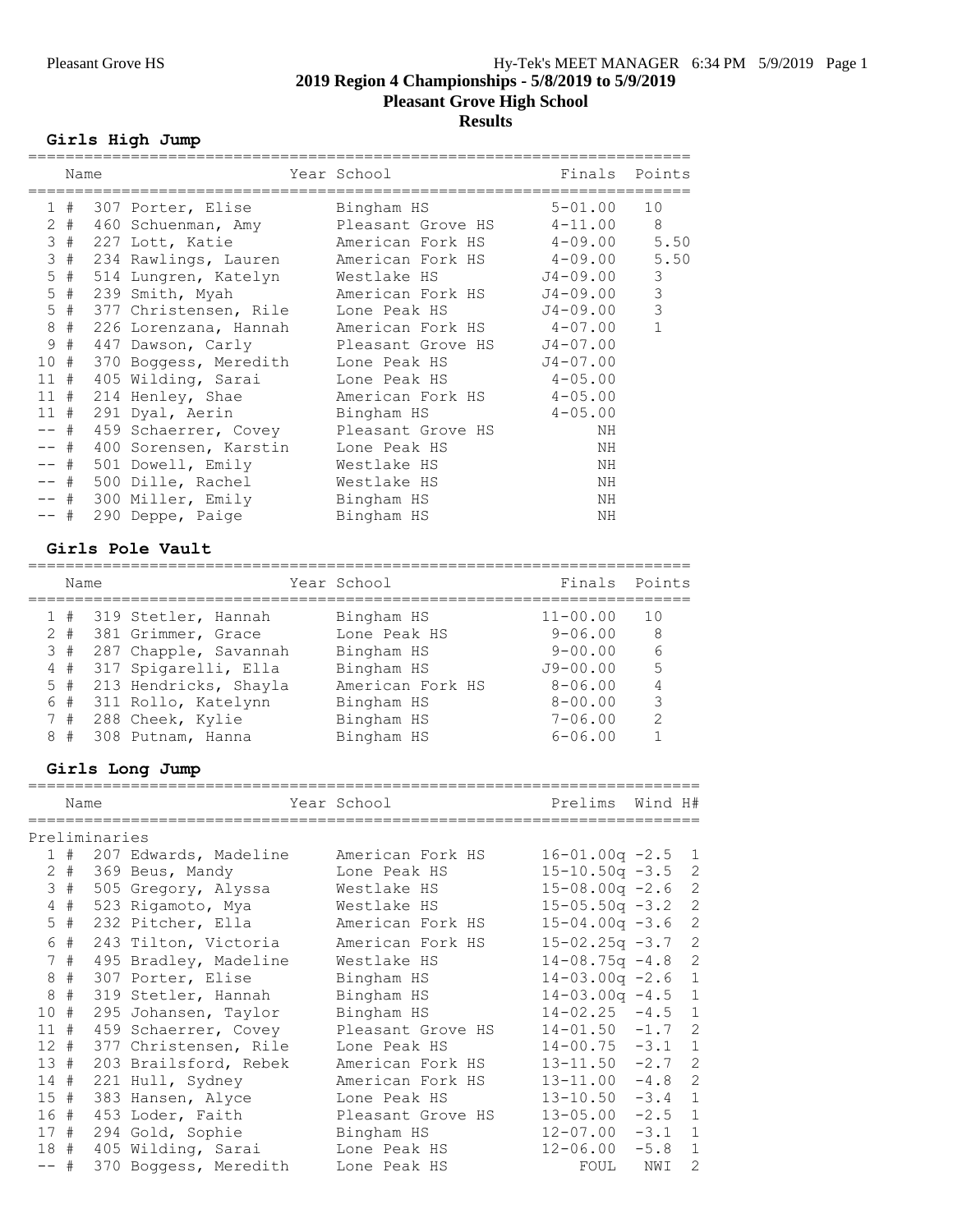#### **Girls Long Jump**

|        | Name  |                       | Year School      | Finals Wind Points |        |               |
|--------|-------|-----------------------|------------------|--------------------|--------|---------------|
| Finals |       |                       |                  |                    |        |               |
|        | 1#    | 369 Beus, Mandy       | Lone Peak HS     | $16 - 04.00$       | $+0.0$ | 1 O           |
|        | $2 +$ | 232 Pitcher, Ella     | American Fork HS | $16 - 02.50$       | $-0.6$ | 8             |
|        | 3#    | 207 Edwards, Madeline | American Fork HS | $16 - 01.00$       | $-2.5$ | 6             |
|        | 4#    | 505 Gregory, Alyssa   | Westlake HS      | $15 - 08.00$       | $-0.1$ | 5             |
|        | 5#    | 523 Rigamoto, Mya     | Westlake HS      | $15 - 05.50$       | $-3.2$ | 4             |
|        | 6#    | 495 Bradley, Madeline | Westlake HS      | $15 - 03.75$       | $-1.9$ | 3             |
|        | 7#    | 243 Tilton, Victoria  | American Fork HS | $15 - 02.25$       | $-3.7$ | $\mathcal{L}$ |
|        | 8#    | 319 Stetler, Hannah   | Bingham HS       | 14-08.00           | $-2.6$ |               |
| 9      | #     | 307 Porter, Elise     | Bingham HS       | $14 - 03.75$       | 0 7    |               |

#### **Girls Shot Put**

=================================================================== Name Year School Prelims H# =================================================================== Preliminaries 1 # 519 Pili, Agalelei Westlake HS 32-08.00q 2 2 # 229 Medina, Avangelin American Fork HS 31-09.00q 2 2 # 366 Allen, Hailey Lone Peak HS 31-09.00q 2 4 # 516 Parry, Kymberly Westlake HS 31-07.00q 2 5 # 239 Smith, Myah American Fork HS 30-08.00q 2 6 # 226 Lorenzana, Hannah American Fork HS 30-01.50q 2 7 # 504 Fano, Suzy Westlake HS 29-07.00q 2 8 # 523 Rigamoto, Mya Westlake HS 29-01.00q 1 9 # 283 Allen, Abby Bingham HS 28-08.00q 1 10 # 524 Rigamoto, Tieri Westlake HS 28-04.00 2 11 # 450 Juracan, Harmony Pleasant Grove HS 26-04.00 2 12 # 305 Ordyna, Jocelyn Bingham HS 24-04.00 1 13 # 303 Neiswender, Jami Bingham HS 24-00.00 1 14 # 236 Roylance, Makenna American Fork HS 23-08.00 1 15 # 202 Belliston, Nicole American Fork HS 23-01.00 1 15 # 376 Chatfield, Kaylee Lone Peak HS 23-01.00 1 17 # 313 Smith, Addison Bingham HS 21-10.00 1 18 # 304 Ngatuvai, Keilani Bingham HS 19-09.00 1

#### **Girls Shot Put**

|        | Name  |                       | Year School      | Finals Points |               |
|--------|-------|-----------------------|------------------|---------------|---------------|
| Finals |       |                       |                  |               |               |
|        | 1#    | 519 Pili, Agalelei    | Westlake HS      | $33 - 07.50$  | 10            |
|        | $2 +$ | 229 Medina, Avangelin | American Fork HS | $32 - 00.00$  | 8             |
|        | 3#    | 366 Allen, Hailey     | Lone Peak HS     | $31 - 09.00$  | 6             |
|        | 4#    | 516 Parry, Kymberly   | Westlake HS      | $31 - 08.50$  | 5             |
|        | $5$ # | 239 Smith, Myah       | American Fork HS | $30 - 08.00$  | 4             |
|        | 6 #   | 226 Lorenzana, Hannah | American Fork HS | $30 - 06.00$  | 3             |
|        | 7#    | 504 Fano, Suzy        | Westlake HS      | $29 - 09.00$  | $\mathcal{L}$ |
| 8      | #     | 523 Rigamoto, Mya     | Westlake HS      | $29 - 01.00$  | 1             |
|        | 9#    | 283 Allen, Abby       | Bingham HS       | $28 - 08.00$  |               |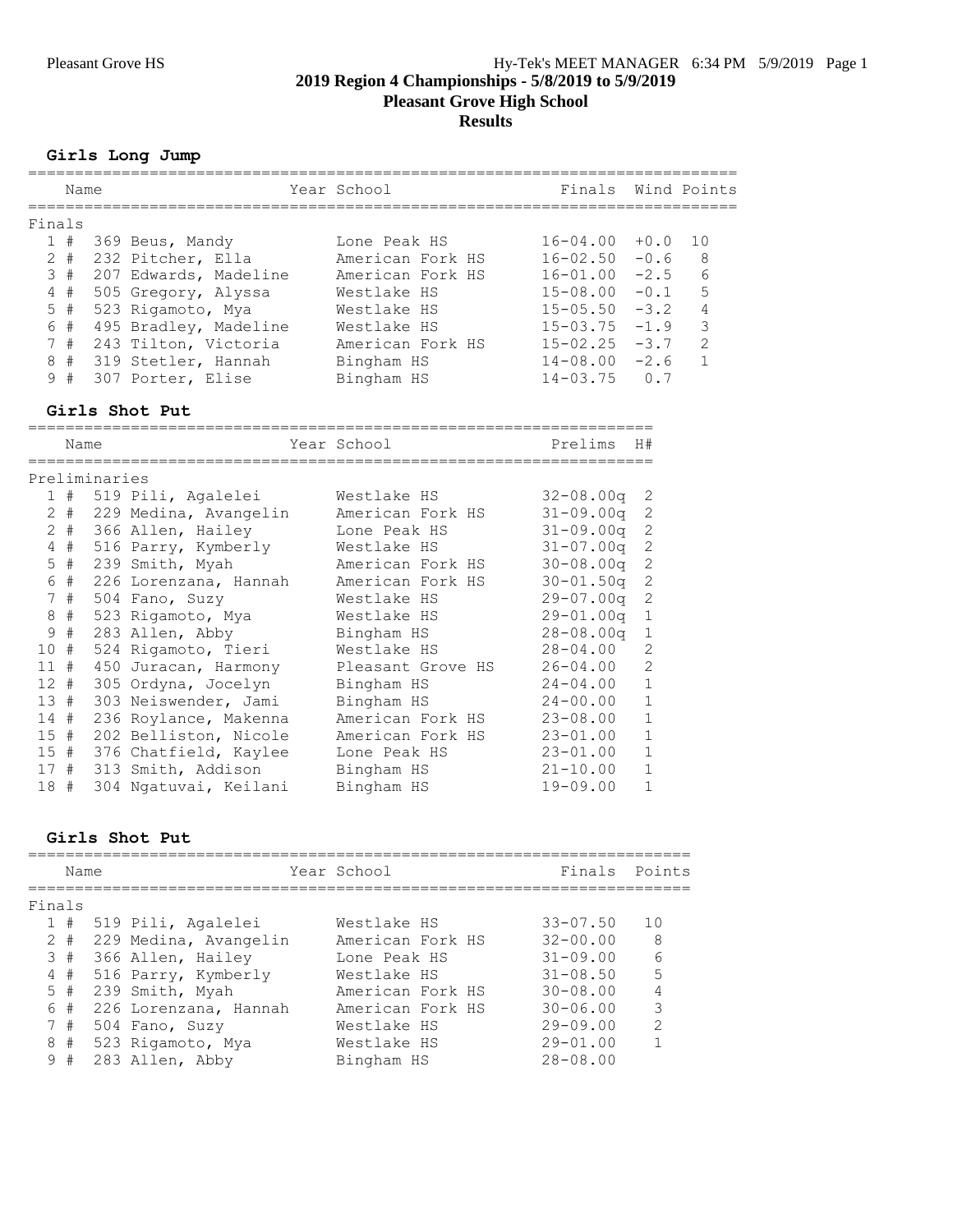**Pleasant Grove High School**

# **Results**

#### **Girls Discus Throw**

|                 | Name          |  |                       |  | Year School      |  | Prelims       | H#            |  |  |
|-----------------|---------------|--|-----------------------|--|------------------|--|---------------|---------------|--|--|
|                 | Preliminaries |  |                       |  |                  |  |               |               |  |  |
|                 |               |  |                       |  |                  |  |               |               |  |  |
| $\mathbf{1}$    | #             |  | 283 Allen, Abby       |  | Bingham HS       |  | $110 - 03q$   | -2            |  |  |
|                 | $2 \#$        |  | 229 Medina, Avangelin |  | American Fork HS |  | $104 - 08$ q  | 2             |  |  |
|                 | 3#            |  | 513 Leyva, Ximena     |  | Westlake HS      |  | $91 - 01.50q$ | 2             |  |  |
|                 | 4#            |  | 519 Pili, Agalelei    |  | Westlake HS      |  | $83 - 02.50q$ | -2            |  |  |
|                 | $5$ #         |  | 524 Rigamoto, Tieri   |  | Westlake HS      |  | $81 - 09$ q   | 2             |  |  |
|                 | 6#            |  | 239 Smith, Myah       |  | American Fork HS |  | $76 - 09q$    | -1            |  |  |
|                 | 7#            |  | 366 Allen, Hailey     |  | Lone Peak HS     |  | $71 - 03q$    | -2            |  |  |
|                 | 8#            |  | 236 Roylance, Makenna |  | American Fork HS |  | $68 - 09q$    | -1            |  |  |
| 9               | #             |  | 202 Belliston, Nicole |  | American Fork HS |  | $67 - 09q$    | $\mathbf{1}$  |  |  |
| 10 <sup>1</sup> | #             |  | 503 Endsley, Gwen     |  | Westlake HS      |  | $65 - 04.50$  | $\mathcal{L}$ |  |  |
| 11              | #             |  | 305 Ordyna, Jocelyn   |  | Bingham HS       |  | 64-06.50      |               |  |  |
| 12 <sup>°</sup> | #             |  | 313 Smith, Addison    |  | Bingham HS       |  | $52 - 06$     |               |  |  |

#### **Girls Discus Throw**

======================================================================= Name **The School School** Finals Points ======================================================================= Finals 1 # 283 Allen, Abby Bingham HS 110-03 10 2 # 229 Medina, Avangelin American Fork HS 106-01 8 3 # 513 Leyva, Ximena Westlake HS 91-01.50 6 4 # 524 Rigamoto, Tieri Westlake HS 84-03 5 5 # 519 Pili, Agalelei Westlake HS 83-02.50 4 6 # 366 Allen, Hailey Lone Peak HS 76-09 3 7 # 239 Smith, Myah American Fork HS J76-09 2 8 # 236 Roylance, Makenna American Fork HS 69-07.50 1 9 # 202 Belliston, Nicole American Fork HS 67-09

===================================================================

#### **Girls Javelin Throw**

|                 | Name |               |                       | Year School       | Prelims       | H#             |
|-----------------|------|---------------|-----------------------|-------------------|---------------|----------------|
|                 |      | Preliminaries |                       |                   |               |                |
|                 | #    |               | 226 Lorenzana, Hannah | American Fork HS  | $102 - 01q$   | -2             |
| $\mathbf{2}$    | #    |               | 381 Grimmer, Grace    | Lone Peak HS      | $95 - 11q$ 2  |                |
| 3               | #    |               | 505 Gregory, Alyssa   | Westlake HS       | $87 - 01q$ 1  |                |
| 4               | #    |               | 513 Leyva, Ximena     | Westlake HS       | 86-03q        | 2              |
| 5               | #    |               | 523 Rigamoto, Mya     | Westlake HS       | $84 - 01.50q$ | $\overline{2}$ |
| 6               | #    |               | 303 Neiswender, Jami  | Bingham HS        | 80-06a        | -2             |
| $7^{\circ}$     | #    |               | 520 Pili, Lia         | Westlake HS       | $80 - 02q$ 2  |                |
| 8               | #    |               | 400 Sorensen, Karstin | Lone Peak HS      | 80-01a        | $\overline{2}$ |
| 9               | #    |               | 454 Loder, Kaylynn    | Pleasant Grove HS | 78-07a        | 2              |
| 10 <sup>°</sup> | #    |               | 308 Putnam, Hanna     | Bingham HS        | $77 - 02$     | $\mathbf{1}$   |
| 11              | #    |               | 524 Rigamoto, Tieri   | Westlake HS       | $73 - 02$     | 2              |
| 12 <sup>7</sup> | #    |               | 236 Roylance, Makenna | American Fork HS  | 69-01         | $\mathbf{1}$   |
| 12              | #    |               | 366 Allen, Hailey     | Lone Peak HS      | 69-01         | $\mathbf{1}$   |
| 14              | #    |               | 239 Smith, Myah       | American Fork HS  | 66-03         | $\mathbf{1}$   |
| 15#             |      |               | 304 Ngatuvai, Keilani | Bingham HS        | 63-00         | $\mathbf{1}$   |
| 16 #            |      |               | 305 Ordyna, Jocelyn   | Bingham HS        | $48 - 02.50$  | $\mathbf{1}$   |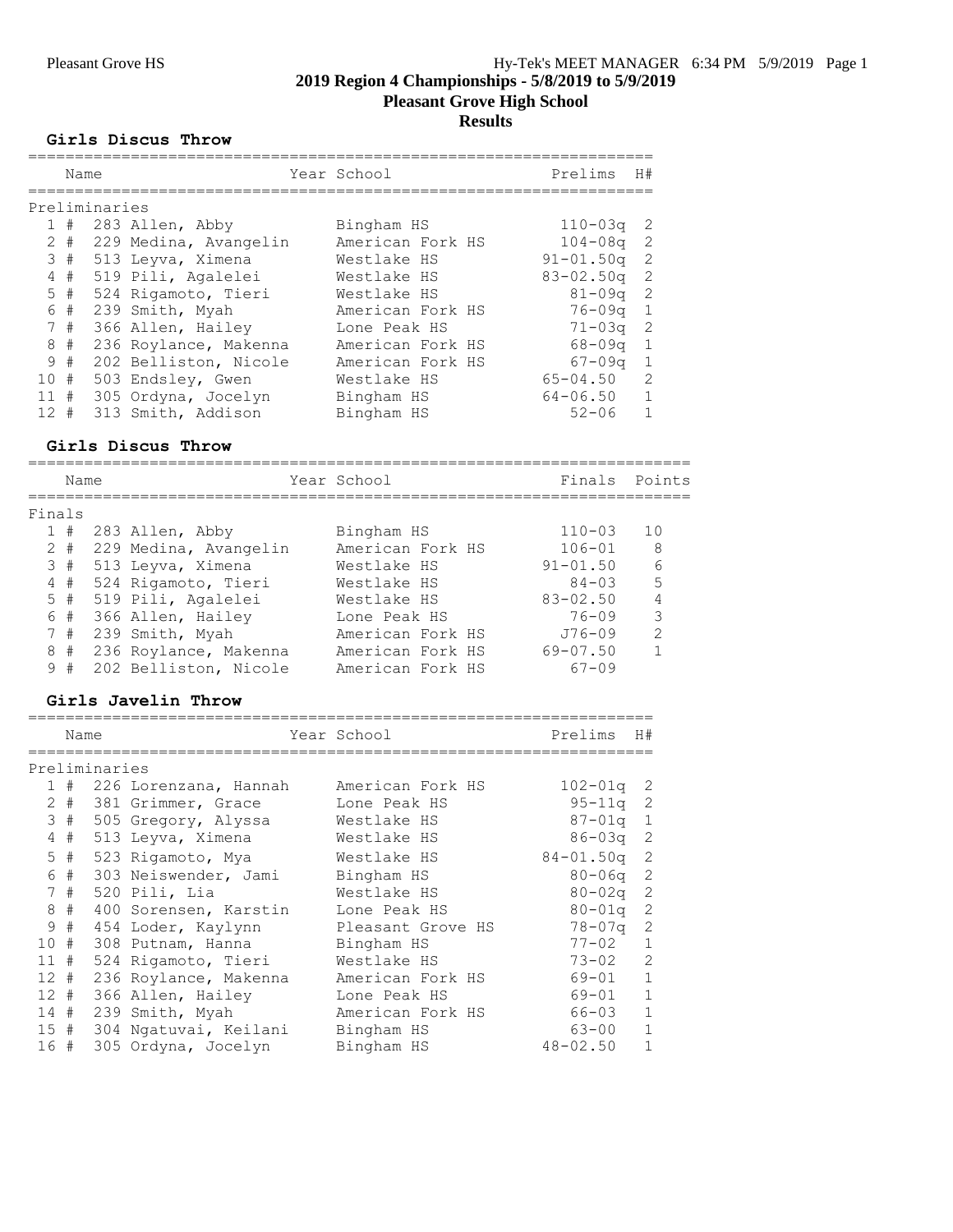**Pleasant Grove High School**

**Results**

### **Girls Javelin Throw**

|              | Name |                       | Year School       | Finals Points |               |
|--------------|------|-----------------------|-------------------|---------------|---------------|
| Finals       |      |                       |                   |               |               |
|              | 1#   | 381 Grimmer, Grace    | Lone Peak HS      | $111 - 08$    | 10            |
| $\mathbf{2}$ | #    | 226 Lorenzana, Hannah | American Fork HS  | $102 - 01$    | 8             |
|              | 3#   | 513 Leyva, Ximena     | Westlake HS       | $95 - 00$     | 6             |
|              | 4#   | 505 Gregory, Alyssa   | Westlake HS       | $87 - 01$     | .5            |
|              | 5#   | 303 Neiswender, Jami  | Bingham HS        | $84 - 11$     |               |
|              | 6#   | 523 Rigamoto, Mya     | Westlake HS       | $84 - 01.50$  | 3             |
|              | 7#   | 454 Loder, Kaylynn    | Pleasant Grove HS | $83 - 00$     | $\mathcal{P}$ |
| 8            | #    | 520 Pili, Lia         | Westlake HS       | $81 - 0.3$    |               |
| 9            | #    | 400 Sorensen, Karstin | Lone Peak HS      | $80 - 01$     |               |
|              |      |                       |                   |               |               |

# **Boys 100 Meter Dash**

|        | Name  |               |                            | Year School       | Prelims         | Wind H# |                |
|--------|-------|---------------|----------------------------|-------------------|-----------------|---------|----------------|
|        |       |               |                            |                   |                 |         |                |
|        |       | Preliminaries |                            |                   |                 |         |                |
|        |       |               | 1 # 491 Wolfgramm, Kobe    | Pleasant Grove HS | $11.75q - 3.72$ |         |                |
|        |       |               | 2 # 254 Downing, Devin     | American Fork HS  | $11.79q - 2.4$  |         | $\mathbf{1}$   |
|        | 3#    |               | 244 Abbott, Boone          | American Fork HS  | $11.89q - 2.4$  |         | $\mathbf{1}$   |
|        | $4$ # |               | 352 Parikh, Avi            | Bingham HS        | $11.93q - 1.2$  |         | $\mathfrak{Z}$ |
|        | $4$ # |               | 415 Ellis, Porter          | Lone Peak HS      | $11.93q - 5.4$  |         | $\overline{4}$ |
|        | 6 #   |               | 330 Demartin, Adriano      | Bingham HS        | $11.97q - 1.2$  |         | $\mathfrak{Z}$ |
|        | 7#    |               | 264 Johnson, Logan         | American Fork HS  | $11.98q - 3.7$  |         | $\mathbf{2}$   |
|        | 8 #   |               | 439 Ward, Gavin            | Lone Peak HS      | $12.07q -3.7$   |         | 2              |
| 9      | #     |               | 362 Wimmer, Andrew         | Bingham HS        | $12.10 - 5.4$   |         | $\overline{4}$ |
| 10#    |       |               | 473 Hayes, Dylan           | Pleasant Grove HS | $12.17 - 1.2$   |         | $\mathcal{E}$  |
| 11#    |       |               | 442 Wood, Josh             | Lone Peak HS      | $12.18 - 5.4$   |         | 4              |
|        | 11#   |               | 546 Johnson, Kaden         | Westlake HS       | $12.18 - 3.7$   |         | 2              |
|        |       |               | 13 # 364 Wright, Zaiden    | Bingham HS        | $12.25 - 1.2$   |         | $\mathcal{S}$  |
| 14#    |       |               | 444 Wright, Jonas          | Lone Peak HS      | $12.30 - 1.2$ 3 |         |                |
|        |       |               | 14 # 480 Maldonado, Jaedyn | Pleasant Grove HS | $12.30 -2.4$ 1  |         |                |
|        | 14#   |               | 543 Hayes, Caleb           | Westlake HS       | $12.30 - 2.4$   |         | $\mathbf{1}$   |
|        | 17#   |               | 341 Larsen, Aiden          | Bingham HS        | $12.36 -2.4$    |         | $\mathbf{1}$   |
|        | 18 #  |               | 248 Bramwell, Stockto      | American Fork HS  | $12.48 - 2.4$   |         | $\mathbf{1}$   |
|        |       |               | 19 # 261 Hixon, Roberto    | American Fork HS  | $12.50 - 5.4$   |         | $\overline{4}$ |
| 20#    |       |               | 466 Carbine, David         | Pleasant Grove HS | $12.53 -2.4$    |         | 1              |
|        |       |               | 21 # 430 Rugg, Conner      | Lone Peak HS      | $12.59 - 5.4$   |         | $\overline{4}$ |
| $22 +$ |       |               | 267 Lawrence, Zachary      | American Fork HS  | $12.70 - 3.7$   |         | 2              |
| 23#    |       |               | 535 Bullock, Jake          | Westlake HS       | 12.72           | $-3.7$  | 2              |
| 24#    |       |               | 354 Polatis, Jared         | Bingham HS        | $12.75 - 3.7$   |         | 2              |
|        |       |               | 25 # 432 Sherman, Ethan    | Lone Peak HS      | $12.82 - 5.4$   |         | $\overline{4}$ |
|        |       |               | 26 # 542 Goodwin, Aiden    | Westlake HS       | $12.83 - 2.4$   |         | $\mathbf{1}$   |
|        |       |               | 27 # 474 Hess, T.J.        | Pleasant Grove HS | $13.03 - 1.2$ 3 |         |                |
|        |       |               | 28 # 561 Whiting, Colton   | Westlake HS       | $13.14 -5.4 4$  |         |                |
| 29#    |       |               | 558 Tedrow, Dylan          | Westlake HS       | 13.75           | $-3.7$  | $\overline{c}$ |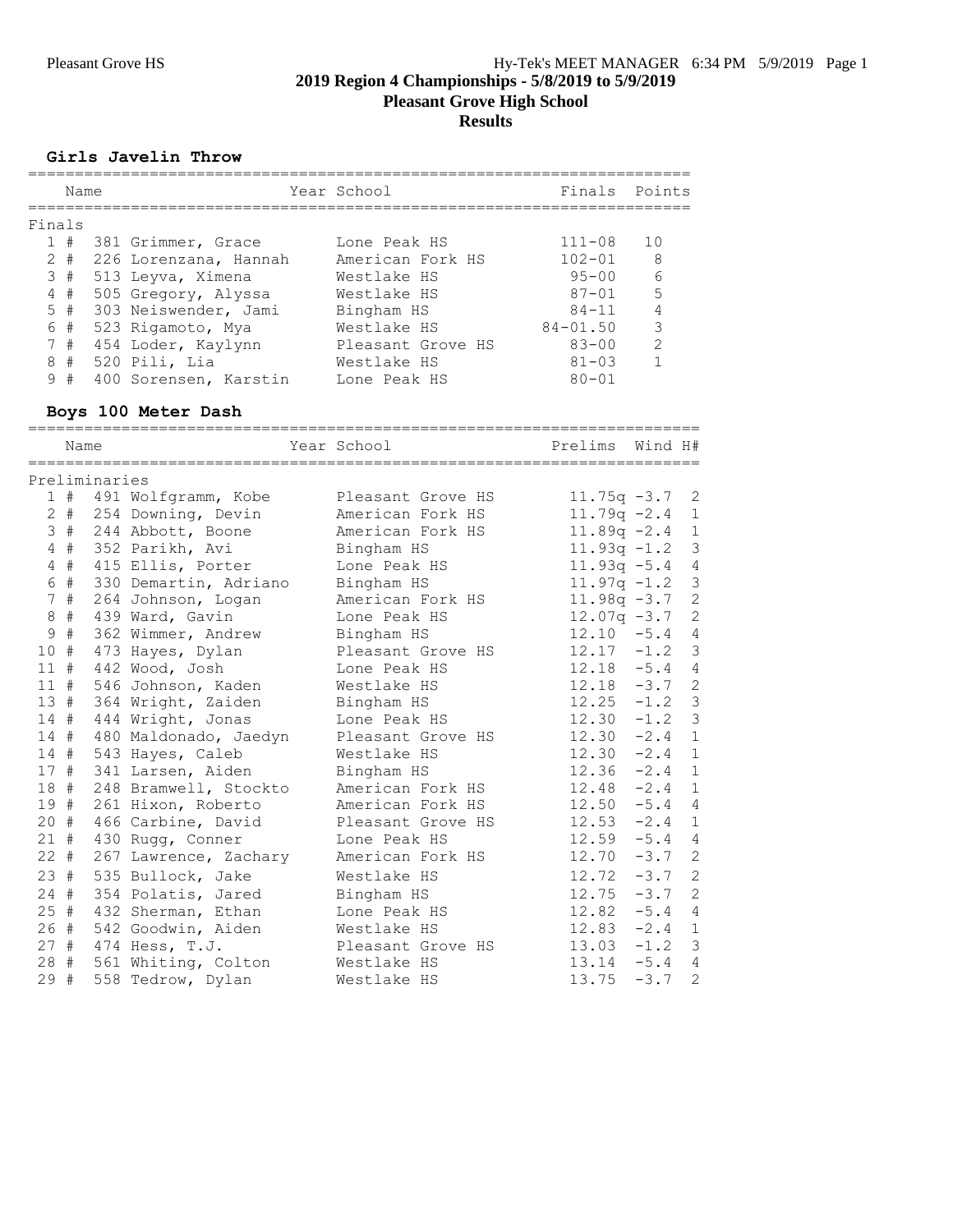# Pleasant Grove HS Hy-Tek's MEET MANAGER 6:34 PM 5/9/2019 Page 1

**2019 Region 4 Championships - 5/8/2019 to 5/9/2019**

**Pleasant Grove High School**

### **Results**

### **Boys 100 Meter Dash**

|        | Name   |               |                                                                      | Year School                          | Finals Wind Points             |        |                |
|--------|--------|---------------|----------------------------------------------------------------------|--------------------------------------|--------------------------------|--------|----------------|
| Finals |        |               |                                                                      |                                      |                                |        |                |
|        |        |               | 1 # 491 Wolfgramm, Kobe                                              | Pleasant Grove HS                    | 11.09                          | 2.3    | 10             |
|        |        |               |                                                                      |                                      | 11.14                          | 2.3    | 8              |
|        | 3#     |               | 2 # 415 Ellis, Porter Lone Peak HS                                   |                                      |                                |        |                |
|        | $4$ #  |               | 244 Abbott, Boone<br>254 Downing, Devin                              | American Fork HS<br>American Fork HS | $11.18$ 2.3 6<br>$11.23$ 2.3 5 |        |                |
|        | $5$ #  |               | 264 Johnson, Logan Merican Fork HS                                   |                                      | $11.34$ 2.3 4                  |        |                |
|        | 6 #    |               | 330 Demartin, Adriano Bingham HS                                     |                                      | $11.43$ 2.3 3                  |        |                |
|        | 7#     |               |                                                                      |                                      | 11.50 2.3 2                    |        |                |
|        | 8#     |               | 439 Ward, Gavin Martin Lone Peak HS<br>352 Parikh, Avi               | Bingham HS                           | $11.55$ $2.3$                  |        | $\mathbf{1}$   |
|        |        |               |                                                                      |                                      |                                |        |                |
|        |        |               | Boys 200 Meter Dash                                                  |                                      |                                |        |                |
|        | Name   |               |                                                                      | Year School                          | Prelims Wind H#                |        |                |
|        |        | Preliminaries |                                                                      |                                      |                                |        |                |
|        |        |               | 1 # 415 Ellis, Porter                                                | Lone Peak HS                         | $22.84q -1.2$                  |        | 4              |
|        |        |               | 2 # 244 Abbott, Boone                                                | American Fork HS<br>American Fork HS | $23.01q - 0.9$                 |        | $\mathfrak{Z}$ |
|        |        |               | 3 # 254 Downing, Devin                                               |                                      | $23.25q -1.8$                  |        | $\mathbf{1}$   |
|        | $4$ #  |               | 330 Demartin, Adriano Bingham HS                                     |                                      | $23.26q -1.8$                  |        | $\mathbf{1}$   |
|        | $5$ #  |               | 439 Ward, Gavin                                                      | Lone Peak HS                         | $23.49q + 0.0$                 |        | $\mathbf{2}$   |
|        | 6 #    |               | 264 Johnson, Logan                                                   | American Fork HS<br>Bingham HS       | $23.66q -0.9$                  |        | $\mathfrak{Z}$ |
|        | 7#     |               | 362 Wimmer, Andrew                                                   |                                      | $23.81q + 0.0$                 |        | $\overline{c}$ |
|        | $8 +$  |               | 442 Wood, Josh                                                       | Lone Peak HS                         | $23.83q -0.9$                  |        | $\mathfrak{Z}$ |
|        | 9 #    |               | 440 Whisman, Elijah                                                  | Lone Peak HS                         | $24.19 - 1.2$                  |        | 4              |
| 10#    |        |               | 480 Maldonado, Jaedyn Pleasant Grove HS                              |                                      | $24.22 - 0.9$                  |        | $\mathcal{S}$  |
| 11#    |        |               | 277 Rasmussen, Tim                                                   | American Fork HS                     | $24.36 + 0.0$                  |        | $\overline{c}$ |
| $12 +$ |        |               | 364 Wright, Zaiden                                                   | Bingham HS                           | $24.50 - 0.9$                  |        | $\mathfrak{Z}$ |
| 13#    |        |               | 247 Brailsford, Derek                                                | American Fork HS                     | $24.51 - 1.2$                  |        | 4              |
| 14#    |        |               | 422 Miles, Corey                                                     | Lone Peak HS                         | 24.63                          | $+0.0$ | $\overline{2}$ |
|        | 15#    |               | 347 Nigh, Heston                                                     | Bingham HS                           | $24.67 - 1.8$                  |        | $\mathbf{1}$   |
| 16#    |        |               | 257 Gilbert, Landon                                                  | American Fork HS                     | $24.68 - 1.2$                  |        | 4              |
| 17#    |        |               | 354 Polatis, Jared                                                   | Bingham HS                           | $24.89 - 1.2$                  |        | 4              |
| 18#    |        |               | 556 Sellick, Mark                                                    | Westlake HS                          | 25.44                          | $-1.2$ | 4              |
| 19#    |        |               | 484 Potter, Jaxon Pleasant Grove HS                                  |                                      | $25.77 - 0.9$                  |        | $\mathcal{S}$  |
|        | $20 +$ |               | 481 Maxfield, Ian Bleasant Grove HS<br>558 Tedrow, Dylan Westlake HS |                                      | 25.96                          | $+0.0$ | $\overline{2}$ |
| $21 +$ |        |               |                                                                      |                                      | $26.39 -1.8$                   |        | $\mathbf{1}$   |
|        | $22 +$ |               | 533 Benham, Lance Westlake HS                                        |                                      | 26.70                          | $+0.0$ | $\mathbf{2}$   |
| 23#    |        |               | 537 Cowan, Cooper                                                    | Westlake HS                          | 27.50                          | $-1.8$ | $\mathbf{1}$   |
| $24 +$ |        |               | 477 King, Christian                                                  | Pleasant Grove HS                    | 28.42                          | $+0.0$ | $\overline{2}$ |

### **Boys 200 Meter Dash**

|        | Name  |  |                           | Year School      | Finals Wind Points |        |               |
|--------|-------|--|---------------------------|------------------|--------------------|--------|---------------|
| Finals |       |  |                           |                  |                    |        |               |
|        |       |  | 1 # 415 Ellis, Porter     | Lone Peak HS     | $22.24 + 0.0$      |        | 1 N           |
|        | $2 +$ |  | 244 Abbott, Boone         | American Fork HS | $22.79 + 0.0$      |        | 8             |
|        | 3#    |  | 254 Downing, Devin        | American Fork HS | 22.96              | $+0.0$ | 6             |
|        |       |  | 4 # 264 Johnson, Logan    | American Fork HS | $23.11 + 0.0$      |        | 5             |
|        |       |  | $5$ # 439 Ward, Gavin     | Lone Peak HS     | 23.15              | $+0.0$ | 4             |
|        |       |  | 6 # 330 Demartin, Adriano | Bingham HS       | 23.25              | $+0.0$ | 3             |
|        |       |  | 7 # 362 Wimmer, Andrew    | Bingham HS       | 23.78              | $+0.0$ | $\mathcal{P}$ |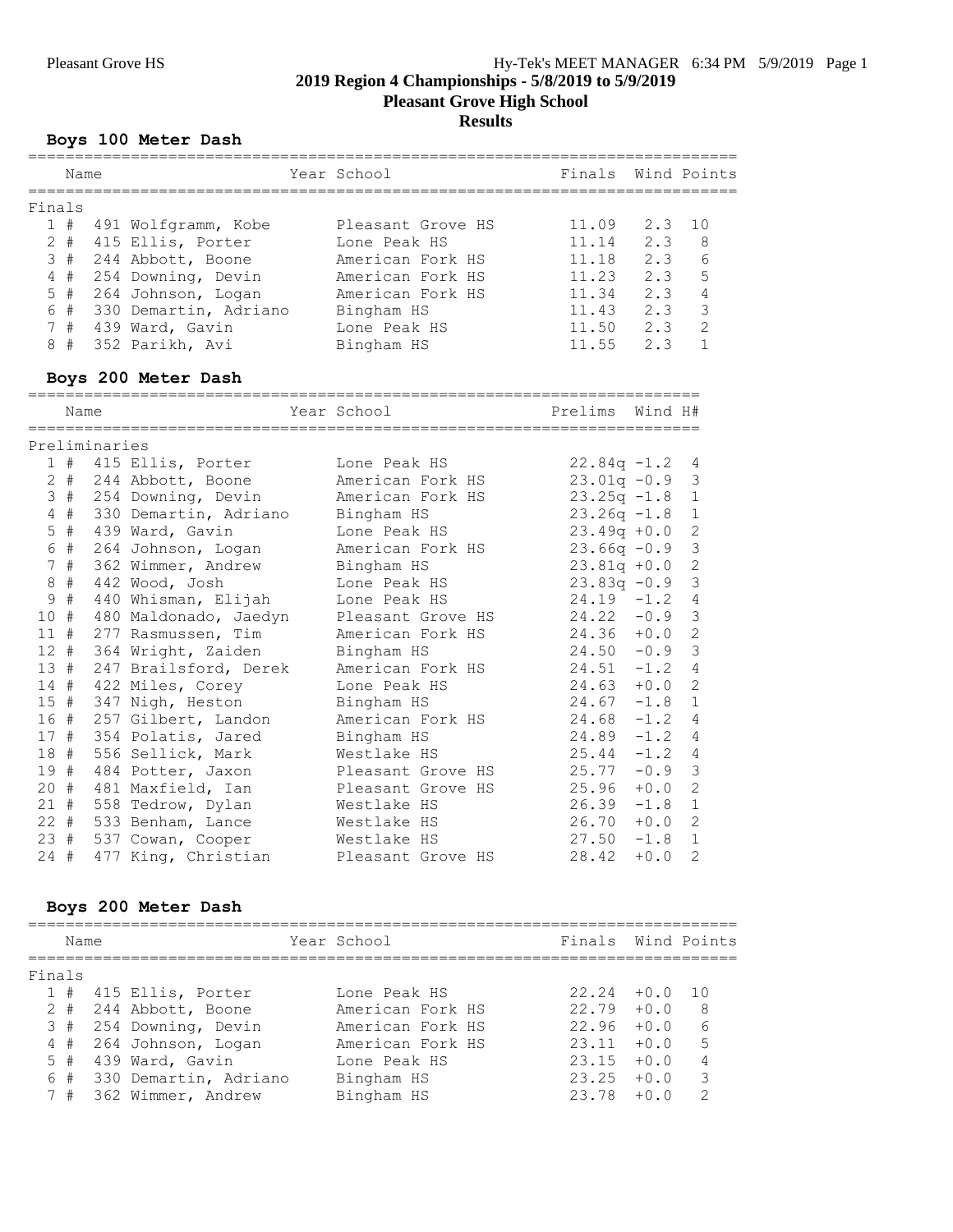# **2019 Region 4 Championships - 5/8/2019 to 5/9/2019 Pleasant Grove High School**

# **Results**

# **Boys 400 Meter Dash**

|                 | Name   |               |                       | Year School       | Prelims            | H#             |
|-----------------|--------|---------------|-----------------------|-------------------|--------------------|----------------|
|                 |        | Preliminaries |                       |                   |                    |                |
| $\mathbf{1}$    | #      |               | 330 Demartin, Adriano | Bingham HS        | 51.60q             | $\mathbf{1}$   |
| 2               | #      |               | 530 Ballard, Blain    | Westlake HS       | 51.87 <sub>q</sub> | 2              |
| 3               | #      |               | 439 Ward, Gavin       | Lone Peak HS      | 52.13 <sub>q</sub> | 4              |
| 4               | #      |               | 247 Brailsford, Derek | American Fork HS  | 52.50q             | $\mathfrak{Z}$ |
| 5               | $\#$   |               | 430 Rugg, Conner      | Lone Peak HS      | 53.24q             | $\,1\,$        |
| 6               | #      |               | 348 Ogden, Nicholas   | Bingham HS        | 53.42q             | $\mathsf 3$    |
| 7               | #      |               | 277 Rasmussen, Tim    | American Fork HS  | 53.59 <sub>q</sub> | $\mathsf 3$    |
| 8               | $\#$   |               | 345 Melton, Dallin    | Bingham HS        | 54.36g             | $\sqrt{4}$     |
| $\mathcal{G}$   | #      |               | 422 Miles, Corey      | Lone Peak HS      | 54.55              | $\overline{c}$ |
| 10              | #      |               | 485 Powell, Logan     | Pleasant Grove HS | 55.16              | $1\,$          |
| 11              | #      |               | 432 Sherman, Ethan    | Lone Peak HS      | 55.18              | $\overline{4}$ |
| 12 <sup>°</sup> | #      |               | 265 Jolley, Ryan      | American Fork HS  | 55.39              | $\overline{c}$ |
|                 | 13#    |               | 334 Fuhriman, Jacob   | Bingham HS        | 56.49              | $\mathbf{1}$   |
|                 | $14$ # |               | 279 Ruchti, Jaydon    | American Fork HS  | 56.52              | 3              |
|                 | 15#    |               | 441 Whisman, Julian   | Lone Peak HS      | 56.56              | 3              |
|                 | 16 #   |               | 339 Hunter, Mckay     | Bingham HS        | 56.84              | $\mathbf{1}$   |
| 17#             |        |               | 437 Tooley, Eli       | Lone Peak HS      | 57.14              | $\mathfrak{Z}$ |
| 18              | #      |               | 535 Bullock, Jake     | Westlake HS       | 57.45              | $\overline{4}$ |
|                 | 19#    |               | 276 Rasmussen, Matthe | American Fork HS  | 57.82              | $\overline{c}$ |
| 20 #            |        |               | 540 Gardner, Xander   | Westlake HS       | 57.97              | $\sqrt{4}$     |
|                 | 21#    |               | 464 Bliss, James      | Pleasant Grove HS | 1:01.44            | $\overline{4}$ |
|                 | $22 +$ |               | 358 Teeples, Dallin   | Bingham HS        | 1:01.89            | 3              |
| 23#             |        |               | 537 Cowan, Cooper     | Westlake HS       | 1:02.01            | $\overline{2}$ |
| 24              | #      |               | 533 Benham, Lance     | Westlake HS       | 1:04.42            | $\mathbf{1}$   |

# **Boys 400 Meter Dash**

|        | Name      |                        | Year School      | Finals Points |                |
|--------|-----------|------------------------|------------------|---------------|----------------|
| Finals |           |                        |                  |               |                |
|        |           | $1$ # 439 Ward, Gavin  | Lone Peak HS     | 50.51         | 10             |
|        | $2 \pm 1$ | 330 Demartin, Adriano  | Bingham HS       | 50.90         | 8              |
|        | 3#        | 530 Ballard, Blain     | Westlake HS      | 51.40         | 6              |
|        | 4#        | 247 Brailsford, Derek  | American Fork HS | 51.80         | 5              |
|        | $5 +$     | 430 Rugg, Conner       | Lone Peak HS     | 51.93         | $\overline{4}$ |
|        | 6#        | 277 Rasmussen, Tim     | American Fork HS | 52.35         | 3              |
|        | 7#        | 348 Ogden, Nicholas    | Bingham HS       | 52.93         | $\mathcal{L}$  |
|        |           | 8 # 345 Melton, Dallin | Bingham HS       | 53.02         |                |

# **Boys 800 Meter Run**

|          | Name  |                     | Year School      | Finals  |               | H# Points     |
|----------|-------|---------------------|------------------|---------|---------------|---------------|
|          | 1#    | 361 Tidwell, Dylan  | Bingham HS       | 1:57.85 | 2             | 10            |
|          | $2 +$ | 360 Tidwell, Dustin | Bingham HS       | 1:58.18 | $\mathcal{L}$ | - 8           |
|          | 3#    | 417 Finch, Carson   | Lone Peak HS     | 1:58.49 | $\mathcal{L}$ | 6             |
| 4        | #     | 553 Moffat, Michael | Westlake HS      | 1:58.72 | $\mathcal{L}$ | 5             |
|          | 5#    | 253 Dibb, Kooper    | American Fork HS | 1:59.69 | $\mathcal{L}$ |               |
|          | 6#    | 262 Hysell, Ashton  | American Fork HS | 2:01.17 | $\mathcal{L}$ | 3             |
|          | 7#    | 424 Mott, Tristan   | Lone Peak HS     | 2:01.46 | $\mathcal{L}$ | $\mathcal{P}$ |
|          | 8 #   | 250 Clinger, Carson | American Fork HS | 2:01.61 | $\mathcal{P}$ |               |
|          | 9#    | 326 Calder, Morgan  | Bingham HS       | 2:02.04 | $\mathcal{L}$ |               |
| 10 #     |       | 411 Clarke, Charles | Lone Peak HS     | 2:04.56 |               |               |
| 11#      |       | 245 Baird, Andrew   | American Fork HS | 2:04.61 | $\mathcal{L}$ |               |
| $12 \pm$ |       | 272 Nielsen, Aidan  | American Fork HS | 2:04.86 |               |               |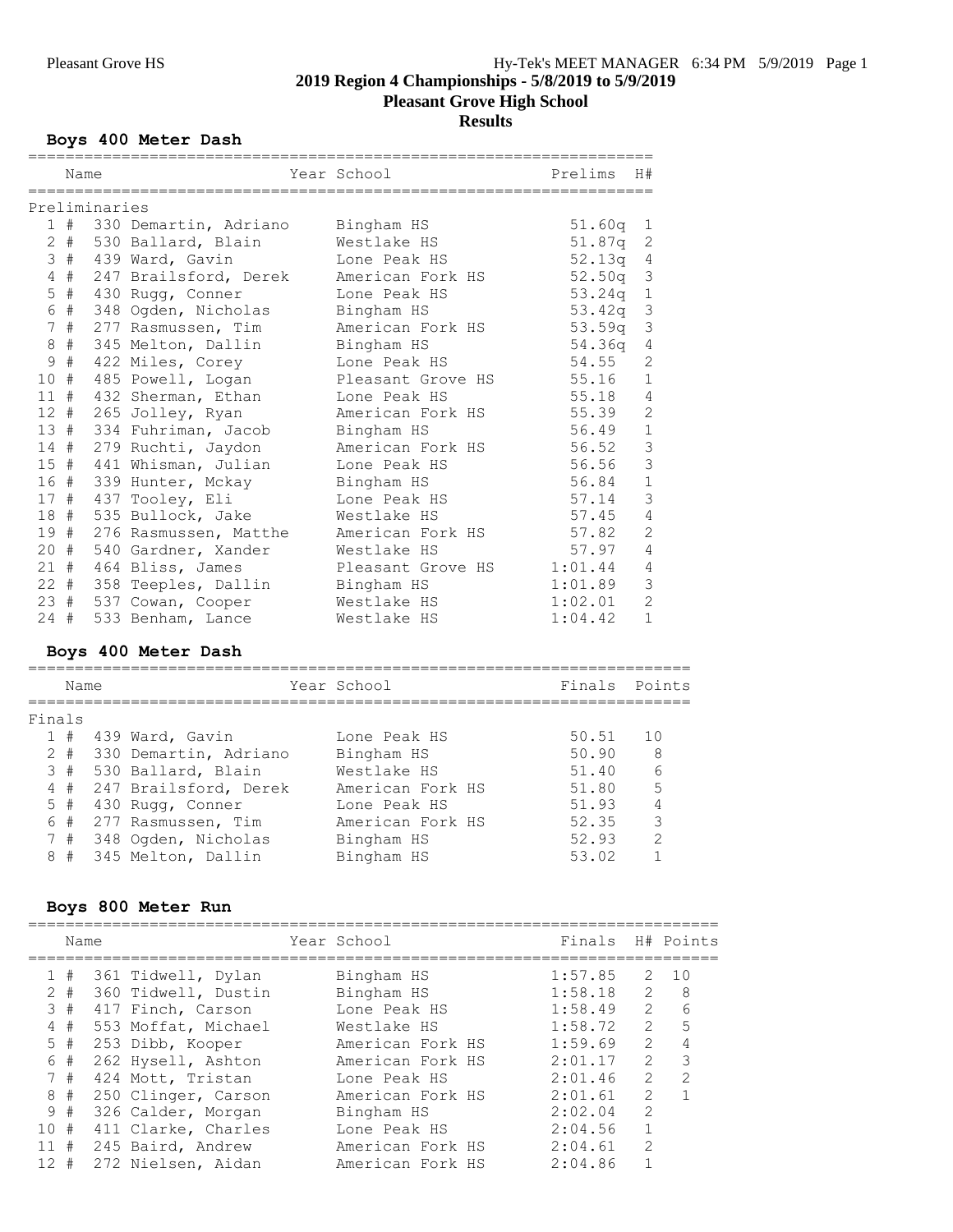**Pleasant Grove High School**

**Results**

| 13#    |  | 338 Hone, Austin      | Bingham HS        | 2:06.90 | $\overline{2}$ |
|--------|--|-----------------------|-------------------|---------|----------------|
| 14#    |  | 271 Nelson, Samuel    | American Fork HS  | 2:06.95 | $\mathbf 1$    |
| 15#    |  | 531 Balzotti, Dawson  | Westlake HS       | 2:07.40 | 2              |
| 16#    |  | 427 Prosser, Tye      | Lone Peak HS      | 2:07.55 | $\mathbf{1}$   |
|        |  | 17 # 332 Dowdle, Jake | Bingham HS        | 2:07.63 | 2              |
| 18#    |  | 552 Megargel, Jedidia | Westlake HS       | 2:08.77 | $\mathbf{1}$   |
| 19#    |  | 547 Jones, Nicolas    | Westlake HS       | 2:09.10 | $\mathbf{1}$   |
| 20 #   |  | 336 Guymon, Isaiah    | Bingham HS        | 2:10.37 | $\mathbf{1}$   |
| 21#    |  | 560 Westphal, Kyler   | Westlake HS       | 2:12.32 | $\mathbf{1}$   |
| $22 +$ |  | 536 Call, Jay         | Westlake HS       | 2:12.87 | $\mathbf{1}$   |
| 23#    |  | 441 Whisman, Julian   | Lone Peak HS      | 2:13.17 | $\mathbf{1}$   |
| 24#    |  | 410 Chandler, Kazdyn  | Lone Peak HS      | 2:16.27 | $\mathbf{1}$   |
| 25#    |  | 490 White, Ethan      | Pleasant Grove HS | 2:18.56 | $\mathbf{1}$   |
| 26 #   |  | 479 Lopez, Randy      | Pleasant Grove HS | 2:23.68 | $\mathbf{1}$   |

#### **Boys 1600 Meter Run**

========================================================================== Name The Year School The Finals H# Points ========================================================================== 1 # 251 Corbridge, Joe American Fork HS 4:27.22 2 10 2 # 361 Tidwell, Dylan Bingham HS 4:27.47 2 8 3 # 250 Clinger, Carson American Fork HS 4:27.90 2 6 4 # 249 Brems, Dalton American Fork HS 4:28.02 2 5 5 # 338 Hone, Austin Bingham HS 4:28.51 2 4 6 # 409 Bybee, Jake Lone Peak HS 4:34.69 2 3 7 # 553 Moffat, Michael Westlake HS 4:35.10 2 2 8 # 360 Tidwell, Dustin Bingham HS 4:36.28 2 1 9 # 531 Balzotti, Dawson Westlake HS 4:37.95 2 10 # 351 Palmer, Tyson Bingham HS 4:38.77 1 11 # 417 Finch, Carson Lone Peak HS 4:39.55 2 12 # 411 Clarke, Charles Lone Peak HS 4:40.25 2 13 # 278 Rawlings, Dylan American Fork HS 4:41.40 2 14 # 424 Mott, Tristan Lone Peak HS 4:41.79 1 15 # 549 Masias, Matt Westlake HS 4:43.54 1 16 # 414 Doman, Luke Lone Peak HS 4:44.02 1 17 # 552 Megargel, Jedidia Westlake HS 4:44.64 1 18 # 353 Peterson, Jared Bingham HS 4:47.86 1 19 # 262 Hysell, Ashton American Fork HS 4:49.83 2 20 # 343 Margetts, McKay Bingham HS 4:49.91 1 21 # 563 Woodrum, James Westlake HS 4:50.53 1 22 # 281 Steed, Aaron American Fork HS 4:50.94 2 23 # 557 Taylor, Noah Westlake HS 4:54.00 1 24 # 475 Hillhouse, Nathan Pleasant Grove HS 4:54.58 1 25 # 472 Harbertson, Trevi Pleasant Grove HS 4:54.95 1 26 # 410 Chandler, Kazdyn Lone Peak HS 4:57.04 1 27 # 463 Bean, Cameron Pleasant Grove HS 5:03.68 1 28 # 468 Crabb, Hunter Pleasant Grove HS 5:24.41 1

### **Boys 3200 Meter Run**

|       | Name |                        | Year School      | Finals Points |                |
|-------|------|------------------------|------------------|---------------|----------------|
|       |      | 1 # 361 Tidwell, Dylan | Bingham HS       | 9:38.10       | 1 O            |
| $2 +$ |      | 553 Moffat, Michael    | Westlake HS      | 9:38.23       | - 8            |
| 3#    |      | 531 Balzotti, Dawson   | Westlake HS      | 9:40.80       | 6              |
| 4#    |      | 249 Brems, Dalton      | American Fork HS | 9:44.06       | -5             |
| 5#    |      | 338 Hone, Austin       | Bingham HS       | 9:51.38       | $\overline{4}$ |
| 6 #   |      | 409 Bybee, Jake        | Lone Peak HS     | 9:52.58       | 3              |
| 7#    |      | 552 Megargel, Jedidia  | Westlake HS      | 9:53.55       | $\mathcal{L}$  |
| 8#    |      | 411 Clarke, Charles    | Lone Peak HS     | 9:55.97       | $\overline{1}$ |
| 9#    |      | 343 Margetts, McKay    | Bingham HS       | 10:01.69      |                |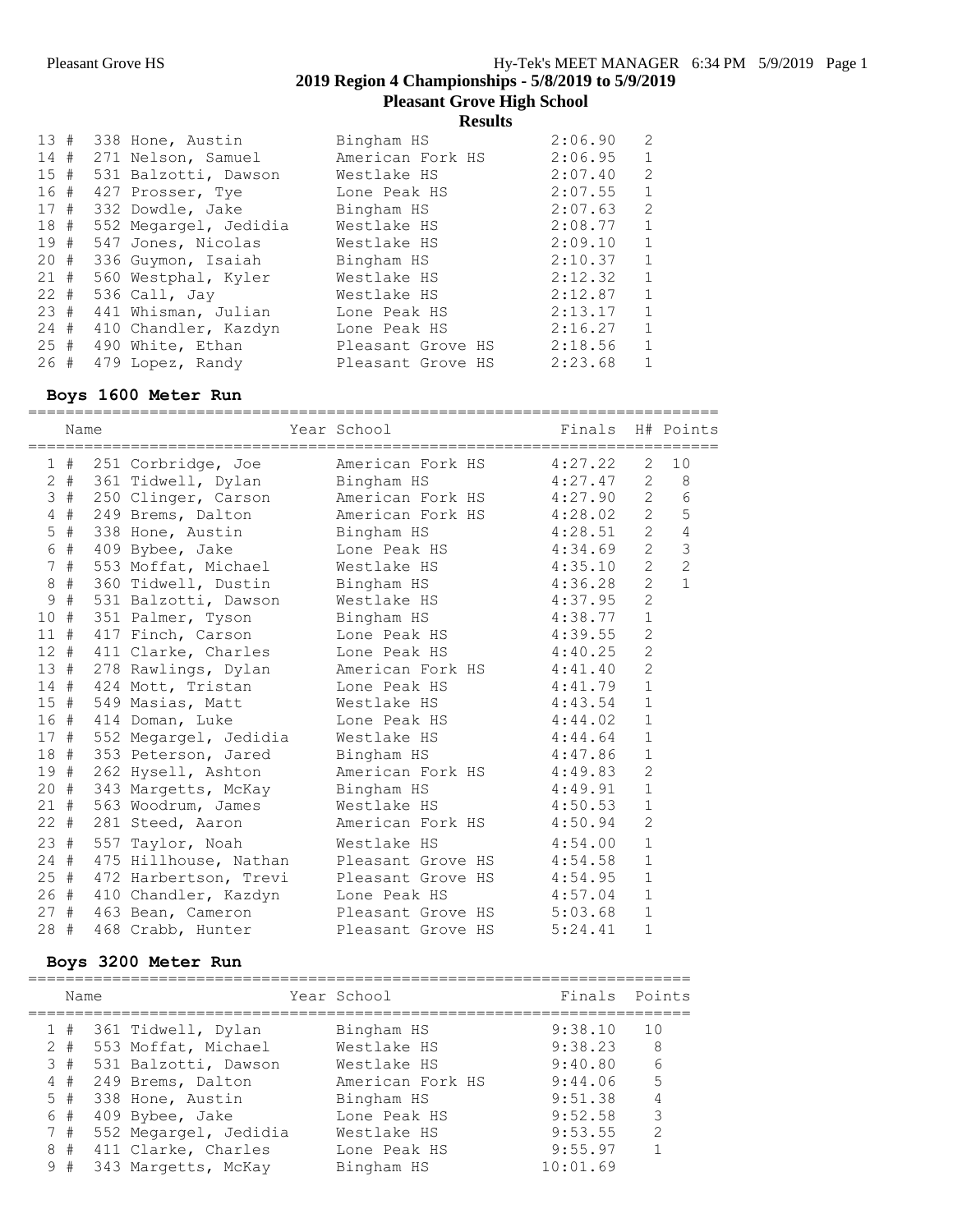**Pleasant Grove High School**

**Results**

| 10#    |  | 255 Evans, Logan      | American Fork HS  | 10:04.53 |
|--------|--|-----------------------|-------------------|----------|
| 11#    |  | 260 Hess, Nathan      | American Fork HS  | 10:05.48 |
| $12 +$ |  | 266 Kelley, Ethan     | American Fork HS  | 10:07.55 |
| 13#    |  | 278 Rawlings, Dylan   | American Fork HS  | 10:09.16 |
| 14#    |  | 281 Steed, Aaron      | American Fork HS  | 10:09.20 |
| 15#    |  | 467 Christen, Eric    | Pleasant Grove HS | 10:10.98 |
| 16#    |  | 351 Palmer, Tyson     | Bingham HS        | 10:14.40 |
| 17#    |  | 353 Peterson, Jared   | Bingham HS        | 10:21.74 |
| 18#    |  | 410 Chandler, Kazdyn  | Lone Peak HS      | 10:24.01 |
| 19#    |  | 547 Jones, Nicolas    | Westlake HS       | 10:25.83 |
| $20 +$ |  | 545 Hudson, Tyler     | Westlake HS       | 10:33.29 |
| 21#    |  | 472 Harbertson, Trevi | Pleasant Grove HS | 10:37.34 |
| $22 +$ |  | 475 Hillhouse, Nathan | Pleasant Grove HS | 10:37.58 |
| 23#    |  | 431 Rummler, Dallin   | Lone Peak HS      | 10:38.63 |
| $24 +$ |  | 414 Doman, Luke       | Lone Peak HS      | 10:43.88 |
| 25#    |  | 356 Sumsion, Jacob    | Bingham HS        | 11:02.75 |
| 26#    |  | 463 Bean, Cameron     | Pleasant Grove HS | 11:07.54 |
| 27#    |  | 433 Smith, Ethan      | Lone Peak HS      | 11:15.31 |

# **Boys 110 Meter Hurdles**

|        | Name |               |                      | Year School       | Prelims Wind H#  |        |                          |
|--------|------|---------------|----------------------|-------------------|------------------|--------|--------------------------|
|        |      | Preliminaries |                      |                   |                  |        |                          |
|        | 1#   |               | 355 Suitter, Payton  | Bingham HS        | $16.75q -3.4$ 3  |        |                          |
|        | 2 #  |               | 333 Erickson, Aaron  | Bingham HS        | $16.82q - 3.0$   |        | 1                        |
|        | 3#   |               | 541 Gerald, Isaiah   | Westlake HS       | $17.60q -3.0$    |        | 1                        |
|        | 3#   |               | 487 Russon, Austin   | Pleasant Grove HS | $17.60q - 3.8$   |        | -2                       |
|        | 5#   |               | 482 Mikkelsen, Axton | Pleasant Grove HS | $17.70q -3.8$    |        | 2                        |
| 6      | #    |               | 329 Davidson, Micah  | Bingham HS        | $17.80q - 3.0$   |        | 1                        |
|        | 7#   |               | 256 Getter, Cardon   | American Fork HS  | $18.25q - 3.8$ 2 |        |                          |
| 8      | #    |               | 440 Whisman, Elijah  | Lone Peak HS      | $18.46q - 3.4$ 3 |        |                          |
| 9      | #    |               | 562 Wolff, Luke      | Westlake HS       | $19.59 - 3.4$    |        | $\overline{\phantom{a}}$ |
| 10#    |      |               | 277 Rasmussen, Tim   | American Fork HS  | $19.89 - 3.0$    |        | 1                        |
| $11$ # |      |               | 485 Powell, Logan    | Pleasant Grove HS | $20.04 - 3.8$    |        | 2                        |
| $12 +$ |      |               | 365 Young, Kahill    | Bingham HS        | $20.22 - 3.4$    |        | $\mathcal{B}$            |
| 13#    |      |               | 407 Asay, Nathan     | Lone Peak HS      | $20.94 - 3.8$    |        | $\overline{2}$           |
| 14#    |      |               | 555 Romans, Braxton  | Westlake HS       | $22.83 - 3.8$    |        | $\mathcal{L}$            |
| -- #   |      |               | 420 Masters, Bailey  | Lone Peak HS      | FS               | $-3.0$ | $\overline{1}$           |
| -- #   |      |               | 259 Harmon, Andrew   | American Fork HS  | DNF              | $-3.4$ | 3                        |

# **Boys 110 Meter Hurdles**

| Finals |      |                                                                                                                                                                                    |                   |             |                                                                      |                    |
|--------|------|------------------------------------------------------------------------------------------------------------------------------------------------------------------------------------|-------------------|-------------|----------------------------------------------------------------------|--------------------|
| 1#     |      |                                                                                                                                                                                    | Bingham HS        |             | 1.4 10                                                               |                    |
| $2 +$  |      |                                                                                                                                                                                    | Pleasant Grove HS |             | 1.4                                                                  | 8                  |
| 3#     |      |                                                                                                                                                                                    | Bingham HS        |             | 1.4                                                                  | 6                  |
| 4#     |      |                                                                                                                                                                                    | Pleasant Grove HS |             | 1.4                                                                  | 5                  |
| 5#     |      |                                                                                                                                                                                    | Bingham HS        |             | 1.4                                                                  | 4                  |
| 6#     |      |                                                                                                                                                                                    | Lone Peak HS      |             | 1.4                                                                  | 3                  |
| 7#     |      |                                                                                                                                                                                    | Westlake HS       |             | $1\quad 4$                                                           | $\mathcal{P}$      |
| 8#     |      |                                                                                                                                                                                    | American Fork HS  |             | 1.4                                                                  |                    |
|        | Name | 355 Suitter, Payton<br>487 Russon, Austin<br>333 Erickson, Aaron<br>482 Mikkelsen, Axton<br>329 Davidson, Micah<br>440 Whisman, Elijah<br>541 Gerald, Isaiah<br>256 Getter, Cardon |                   | Year School | 15.14<br>15.71<br>15.77<br>16.17<br>16.39<br>16.56<br>17.14<br>17.44 | Finals Wind Points |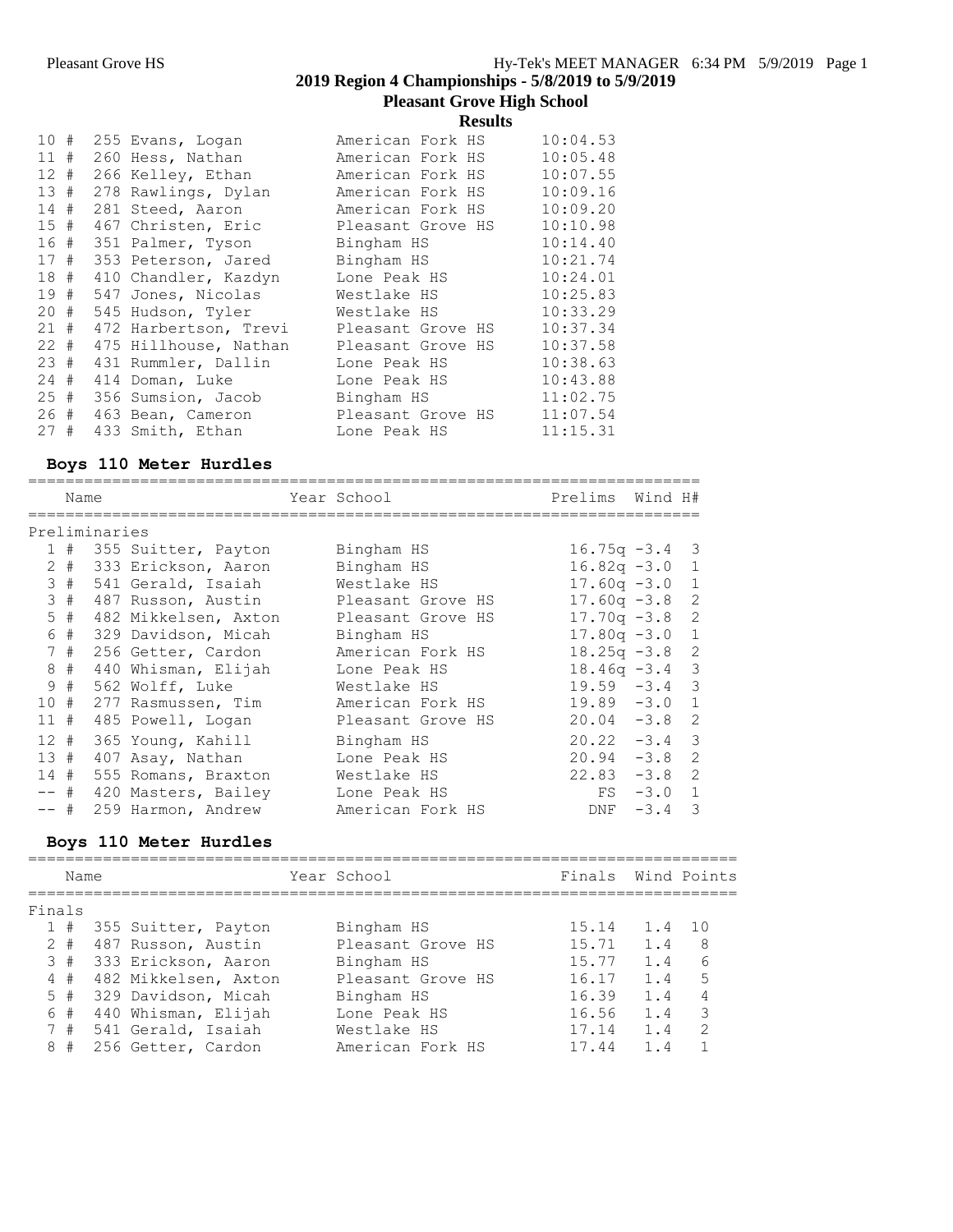**Pleasant Grove High School**

# **Results**

### **Boys 300 Meter Hurdles**

|     | Name |               |                         | Year School       | Prelims    | H#                      |
|-----|------|---------------|-------------------------|-------------------|------------|-------------------------|
|     |      | Preliminaries |                         |                   |            |                         |
|     |      |               | $1$ # 415 Ellis, Porter | Lone Peak HS      | 40.33q     | - 3                     |
|     | 2 #  |               | 333 Erickson, Aaron     | Bingham HS        | 41.67a     | -2                      |
|     | 3#   |               | 482 Mikkelsen, Axton    | Pleasant Grove HS | 41.98a     | $\overline{\mathbf{3}}$ |
|     | 4#   |               | 487 Russon, Austin      | Pleasant Grove HS | 43.56a     | 2                       |
|     | 5#   |               | 355 Suitter, Payton     | Bingham HS        | $43.90q$ 1 |                         |
|     | 6 #  |               | 440 Whisman, Elijah     | Lone Peak HS      | 43.94q     | 1                       |
|     | 7#   |               | 329 Davidson, Micah     | Bingham HS        | $43.97q$ 3 |                         |
|     | 8#   |               | 272 Nielsen, Aidan      | American Fork HS  | 44.09q     | $\overline{1}$          |
|     | 9#   |               | 557 Taylor, Noah        | Westlake HS       | 44.98      | -2                      |
| 10# |      |               | 420 Masters, Bailey     | Lone Peak HS      | 45.26      | $\overline{1}$          |
| 11  | #    |               | 365 Young, Kahill       | Bingham HS        | 50.33      | $\mathbf{1}$            |
| 12  | #    |               | 407 Asay, Nathan        | Lone Peak HS      | 53.39      | 3                       |

## **Boys 300 Meter Hurdles**

|        | Name  |                         | Year School       | Finals Points |               |
|--------|-------|-------------------------|-------------------|---------------|---------------|
| Finals |       |                         |                   |               |               |
|        |       | $1$ # 415 Ellis, Porter | Lone Peak HS      | 38.96         | 1 O           |
|        | $2 +$ | 355 Suitter, Payton     | Bingham HS        | 40.46         | 8             |
|        | 3#    | 440 Whisman, Elijah     | Lone Peak HS      | 40.56         | 6             |
|        | 4#    | 482 Mikkelsen, Axton    | Pleasant Grove HS | 40.90         | 5             |
|        |       | 5 # 487 Russon, Austin  | Pleasant Grove HS | 41.08         | 4             |
|        | 6#    | 333 Erickson, Aaron     | Bingham HS        | 41.28         | 3             |
|        |       | 7 # 329 Davidson, Micah | Bingham HS        | 42.05         | $\mathcal{L}$ |
| 8      | #     | 272 Nielsen, Aidan      | American Fork HS  | 43 70         |               |

# **Boys 4x100 Meter Relay**

| School                     |                        | Finals Points |
|----------------------------|------------------------|---------------|
| 1 Pleasant Grove HS 'A'    | 43.47 10               |               |
| 1) #491 Wolfgramm, Kobe    | 2) #473 Hayes, Dylan   |               |
| 3) #480 Maldonado, Jaedyn  | 4) #466 Carbine, David |               |
| 2 American Fork HS 'A'     | 44.00                  | 8             |
| 1) #257 Gilbert, Landon    | 2) #254 Downing, Devin |               |
| 3) #264 Johnson, Logan     | 4) #244 Abbott, Boone  |               |
| 3 Bingham HS 'A'           | 44.52                  | 6             |
| 1) #355 Suitter, Payton    | 2) #362 Wimmer, Andrew |               |
| 3) #330 Demartin, Adriano  | 4) #352 Parikh, Avi    |               |
| 4 Westlake HS 'A'          | 45.47                  | 5             |
| 1) #546 Johnson, Kaden     | 2) #549 Masias, Matt   |               |
| 3) #540 Gardner, Xander    | 4) #542 Goodwin, Aiden |               |
| -- Lone Peak HS 'A'        | DO.                    |               |
| 1) #444 Wright, Jonas      | 2) #432 Sherman, Ethan |               |
| 3) #422 Miles, Corey<br>4) | #442 Wood, Josh        |               |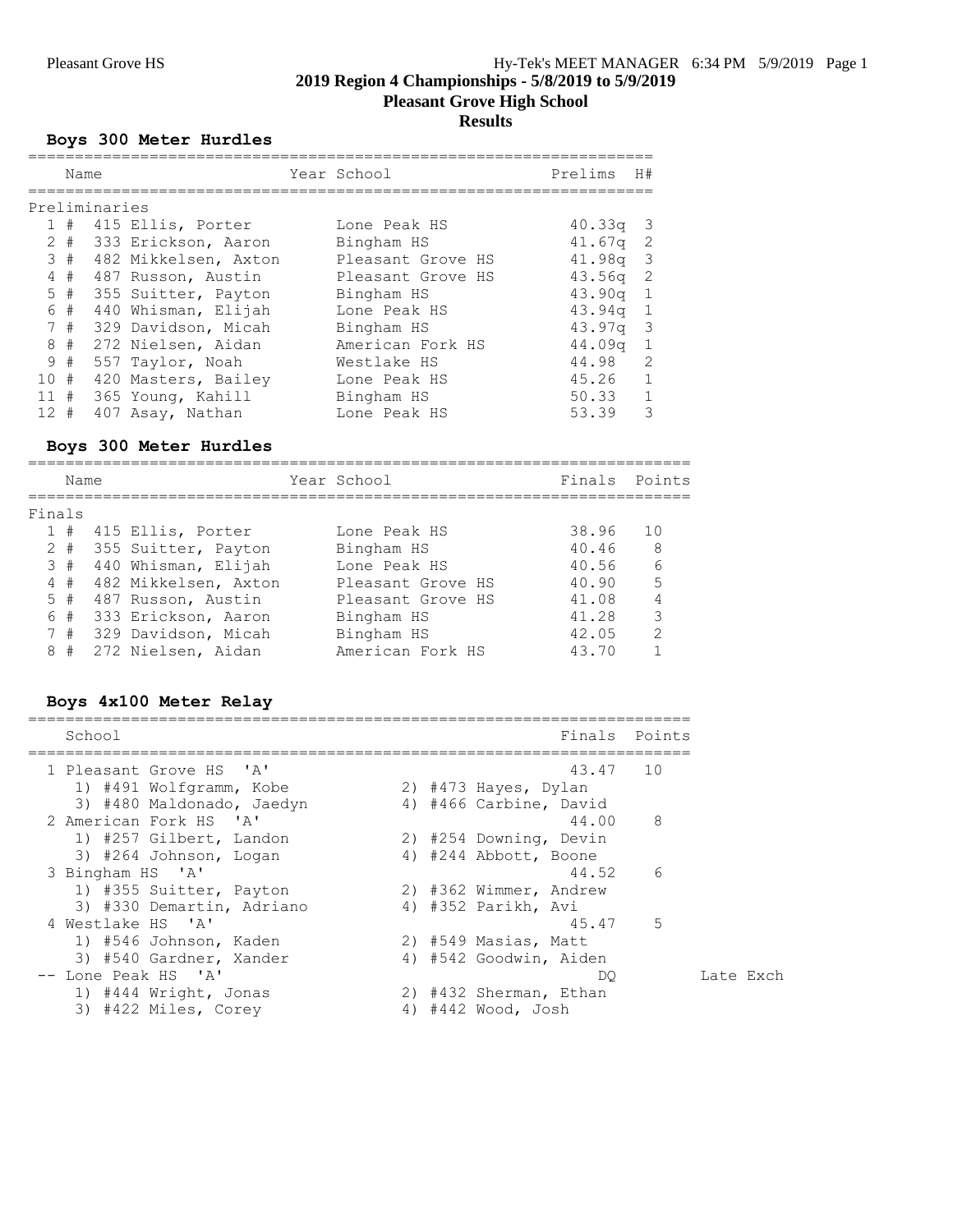# **Pleasant Grove High School**

# **Results**

# **Boys 4x400 Meter Relay**

| School                    | Finals<br>Points          |
|---------------------------|---------------------------|
| 1 Lone Peak HS 'A'        | $3:28.11$ 10              |
| 1) #422 Miles, Corey      | 2) $#430$ Rugg, Conner    |
| 3) #415 Ellis, Porter     | 4) #439 Ward, Gavin       |
| 2 American Fork HS 'A'    | 8<br>3:28.27              |
| 1) #247 Brailsford, Derek | 2) #261 Hixon, Roberto    |
| 3) #277 Rasmussen, Tim    | 4) #251 Corbridge, Joe    |
| 3 Bingham HS 'A'          | 3:30.89<br>6              |
| 1) #345 Melton, Dallin    | 2) #339 Hunter, Mckay     |
| 3) #360 Tidwell, Dustin   | 4) #348 Ogden, Nicholas   |
| 4 Westlake HS 'A'         | 3:30.98<br>$\overline{5}$ |
| 1) #549 Masias, Matt      | 2) #535 Bullock, Jake     |
| 3) #540 Gardner, Xander   | 4) #557 Taylor, Noah      |
| 5 Pleasant Grove HS 'A'   | $3:37.75$ 4               |
| 1) #488 Smith, Matt       | 2) #485 Powell, Logan     |
| 3) #487 Russon, Austin    | 4) #464 Bliss, James      |
|                           |                           |

# **Boys 1600 Sprint Medley**

| Points        |
|---------------|
| 10            |
|               |
|               |
| - 8           |
|               |
|               |
| 6             |
|               |
|               |
| -5<br>3:44.13 |
|               |
|               |
| 4             |
|               |
|               |
|               |

# **Boys High Jump**

|        | Name  |                     | Year School       | Finals         | Points         |
|--------|-------|---------------------|-------------------|----------------|----------------|
|        | 1#    | 559 Tenney, Owen    | Westlake HS       | $6 - 01.00$    | 10             |
|        | $2 +$ | 280 Smith, Jarom    | American Fork HS  | J6-01.00       | 8              |
|        | 3#    | 408 Beckwith, Sam   | Lone Peak HS      | J6-01.00       | 6              |
|        | 4#    | 421 Matern, Sean    | Lone Peak HS      | $5 - 11.00$    | 5              |
|        | 5#    | 426 Niccum, McKay   | Lone Peak HS      | 5-09.00        | $\overline{4}$ |
|        | 6#    | 486 Ray, Derek      | Pleasant Grove HS | J5-09.00       | 3              |
|        | 7#    | 419 Jarema, Zach    | Lone Peak HS      | $5 - 07.00$    | $\mathcal{L}$  |
|        | 8 #   | 265 Jolley, Ryan    | American Fork HS  | $J5 - 07.00$   |                |
|        | 9#    | 556 Sellick, Mark   | Westlake HS       | $J5 - 07.00$   |                |
| 10#    |       | 329 Davidson, Micah | Bingham HS        | $5 - 0.5$ , 00 |                |
| $--$ # |       | 444 Wright, Jonas   | Lone Peak HS      | ΝH             |                |
| $--$ # |       | 357 Taylor, Jason   | Bingham HS        | ΝH             |                |
| -- #   |       | 350 Ordyna, Braydon | Bingham HS        | NH             |                |
| -- #   |       | 324 Bastian, Connor | Bingham HS        | NH             |                |
| -- #   |       | 555 Romans, Braxton | Westlake HS       | ΝH             |                |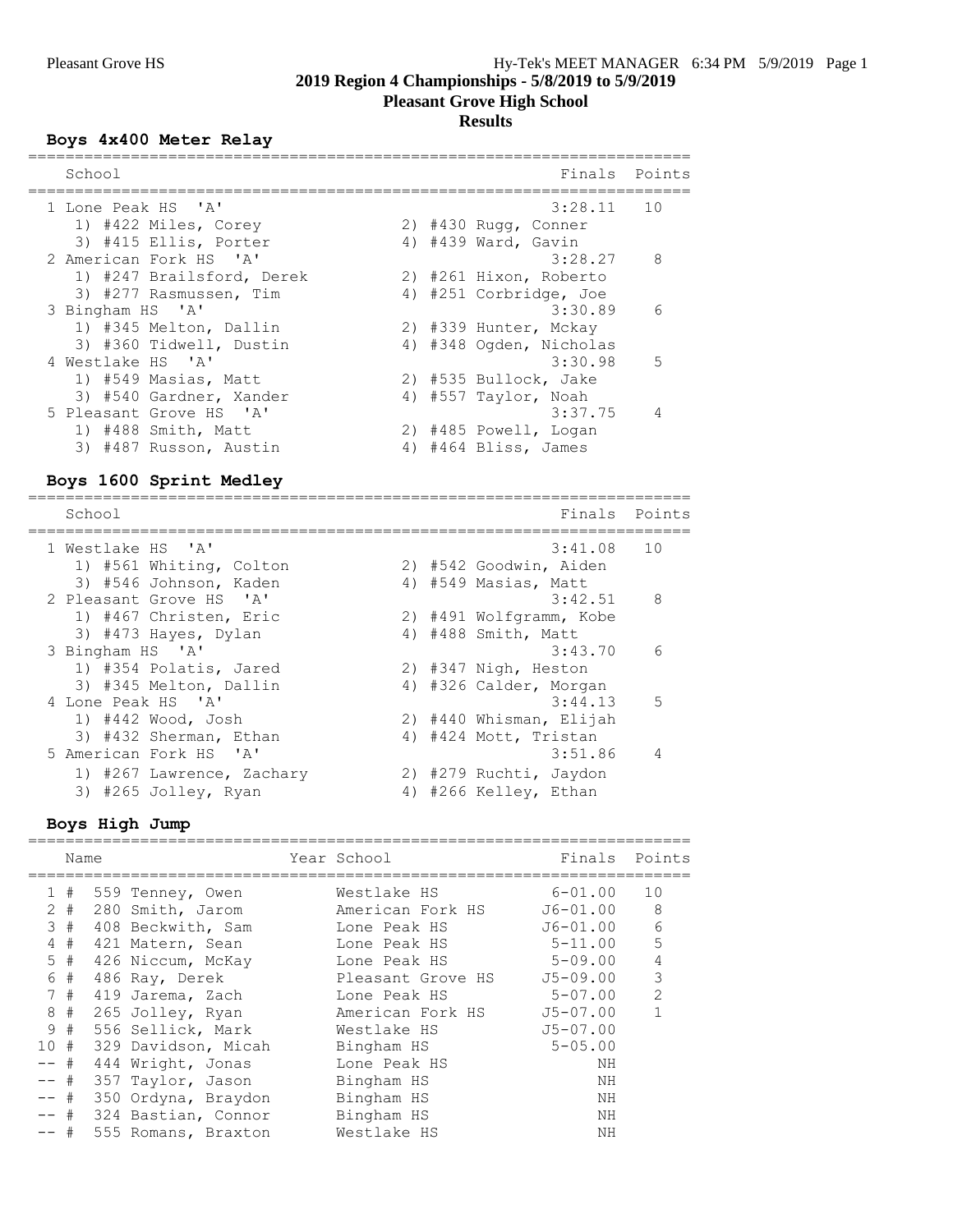**Pleasant Grove High School**

### **Results**

### **Boys Pole Vault**

|      | Name  |                       | Year School      |               | Finals Points  |
|------|-------|-----------------------|------------------|---------------|----------------|
|      | 1#    | 359 Thornton, Dallin  | Bingham HS       | $12 - 10.00$  | 1 O            |
|      | $2 +$ | 429 Riley, Dallin     | Lone Peak HS     | $12 - 04.00$  | - 8            |
|      | 3#    | 269 Lott, Austin      | American Fork HS | $11 - 04.00$  | - 6            |
| 4    | #     | 280 Smith, Jarom      | American Fork HS | $J11 - 04.00$ | 5              |
|      | 5#    | 416 Fietkau, Johnatha | Lone Peak HS     | $9 - 10.00$   | $\overline{4}$ |
|      | 6 #   | 337 Hall, Brandon     | Bingham HS       | $J9-10.00$    | 3              |
|      | 7#    | 412 Coon, Tyler       | Lone Peak HS     | $J9-10.00$    | $\mathcal{L}$  |
| 8    | #     | 275 Peterson, Kevin   | American Fork HS | $9 - 04.00$   |                |
|      | 9#    | 418 Hicks, Parker     | Lone Peak HS     | $8 - 10.00$   |                |
| -- # |       | 550 Maxwell, Nathan   | Westlake HS      | NΗ            |                |
| -- # |       | 428 Rasmussen, Isaac  | Lone Peak HS     | NH            |                |

### **Boys Long Jump**

|               | Name   |               |                                    | Year School                            | Prelims             | Wind H# |                |
|---------------|--------|---------------|------------------------------------|----------------------------------------|---------------------|---------|----------------|
|               |        | Preliminaries |                                    |                                        |                     |         |                |
|               |        |               | 1 # 408 Beckwith, Sam Lone Peak HS |                                        | $21 - 06.75q$ 1.5 2 |         |                |
|               |        |               | 2 # 280 Smith, Jarom               | American Fork HS                       | $21 - 01.50q$ 1.4   |         | 2              |
|               |        |               | 3 # 530 Ballard, Blain Westlake HS |                                        | $20 - 09.25q$ 2.3   |         | $\overline{c}$ |
|               | 4#     |               | 363 Woodruff, Nathan Bingham HS    |                                        | $20 - 07.50q$ 2.2   |         | $\overline{2}$ |
|               | $5$ #  |               | 341 Larsen, Aiden                  | Bingham HS                             | $19 - 10.25q$ 2.8   |         | $1\,$          |
|               | 6 #    |               | 333 Erickson, Aaron                | Bingham HS                             | $19 - 09.75q$ 1.9   |         | $\overline{c}$ |
|               | 7#     |               | 421 Matern, Sean                   | Lone Peak HS                           | $19 - 07.50q$ 2.6   |         | $\overline{2}$ |
| $\,8\,$       | #      |               | 486 Ray, Derek                     | Pleasant Grove HS                      | $19 - 06.25q$ 0.9   |         | $\overline{c}$ |
| $\mathcal{G}$ | #      |               |                                    | 482 Mikkelsen, Axton Pleasant Grove HS | $19 - 05.25q$ 2.6   |         | $\overline{2}$ |
|               |        |               | 10 # 419 Jarema, Zach              | Lone Peak HS                           | 19-02.75            | 3.6     | $\mathbf{1}$   |
| 11#           |        |               | 324 Bastian, Connor                | Bingham HS                             | $19 - 01.00$ 1.4    |         | $\mathbf{1}$   |
|               | $12 +$ |               | 257 Gilbert, Landon                | American Fork HS                       | $18 - 08.75$ 2.2    |         | $\overline{2}$ |
|               | 13#    |               | 434 Smith, Levi                    | Lone Peak HS                           | $18 - 08.00$ 1.2    |         | $\overline{2}$ |
|               | $14$ # |               | 443 Wooley, Josh                   | Lone Peak HS                           | $18 - 06.75$ 3.1    |         | $\mathbf{1}$   |
|               | 15#    |               |                                    | 473 Hayes, Dylan Bleasant Grove HS     | $18 - 04.50$ 1.5    |         | 2              |
|               | 16 #   |               |                                    | 267 Lawrence, Zachary Merican Fork HS  | 18-03.25            | 1.7     | $\mathbf{1}$   |
|               |        |               | 17 # 556 Sellick, Mark Westlake HS |                                        | $17 - 11.50$ 0.8    |         | $\mathbf{1}$   |
|               |        |               | 18 # 559 Tenney, Owen              | Westlake HS                            | $17 - 10.25$        | 1.8     | 2              |
|               |        |               | 19 # 543 Hayes, Caleb              | Westlake HS                            | $16 - 09.25$        | 1.7     | $\mathbf{1}$   |
|               |        |               | -- # 364 Wright, Zaiden Bingham HS |                                        | FOUL                | NWI     | $\mathbf{1}$   |
| $--$ #        |        |               | 407 Asay, Nathan                   | Lone Peak HS                           | FOUL                | NWI     | 1              |
|               |        |               | Boys Long Jump                     |                                        |                     |         |                |
|               | Name   |               |                                    | Year School                            | Finals              |         | Wind Points    |
| Finals        |        |               |                                    |                                        |                     |         |                |
|               |        |               | 1 # 408 Beckwith, Sam              | Lone Peak HS                           | $21 - 07.25$ 1.0 10 |         |                |
|               |        |               | 2 # 280 Smith, Jarom               | American Fork HS                       | $21 - 01.50$        | 1.4     | 8              |
|               | 3#     |               | 530 Ballard, Blain Mestlake HS     |                                        | $20 - 09.25$ 2.3 6  |         |                |

 3 # 530 Ballard, Blain Westlake HS 20-09.25 2.3 6 4 # 363 Woodruff, Nathan Bingham HS 20-07.50 2.2 5 5 # 333 Erickson, Aaron Bingham HS 20-01.50 2.1 4 6 # 341 Larsen, Aiden Bingham HS 19-10.25 2.8 3 7 # 421 Matern, Sean Lone Peak HS 19-07.50 2.6 2 8 # 486 Ray, Derek Pleasant Grove HS 19-06.25 0.9 1 9 # 482 Mikkelsen, Axton Pleasant Grove HS 19-05.25 2.6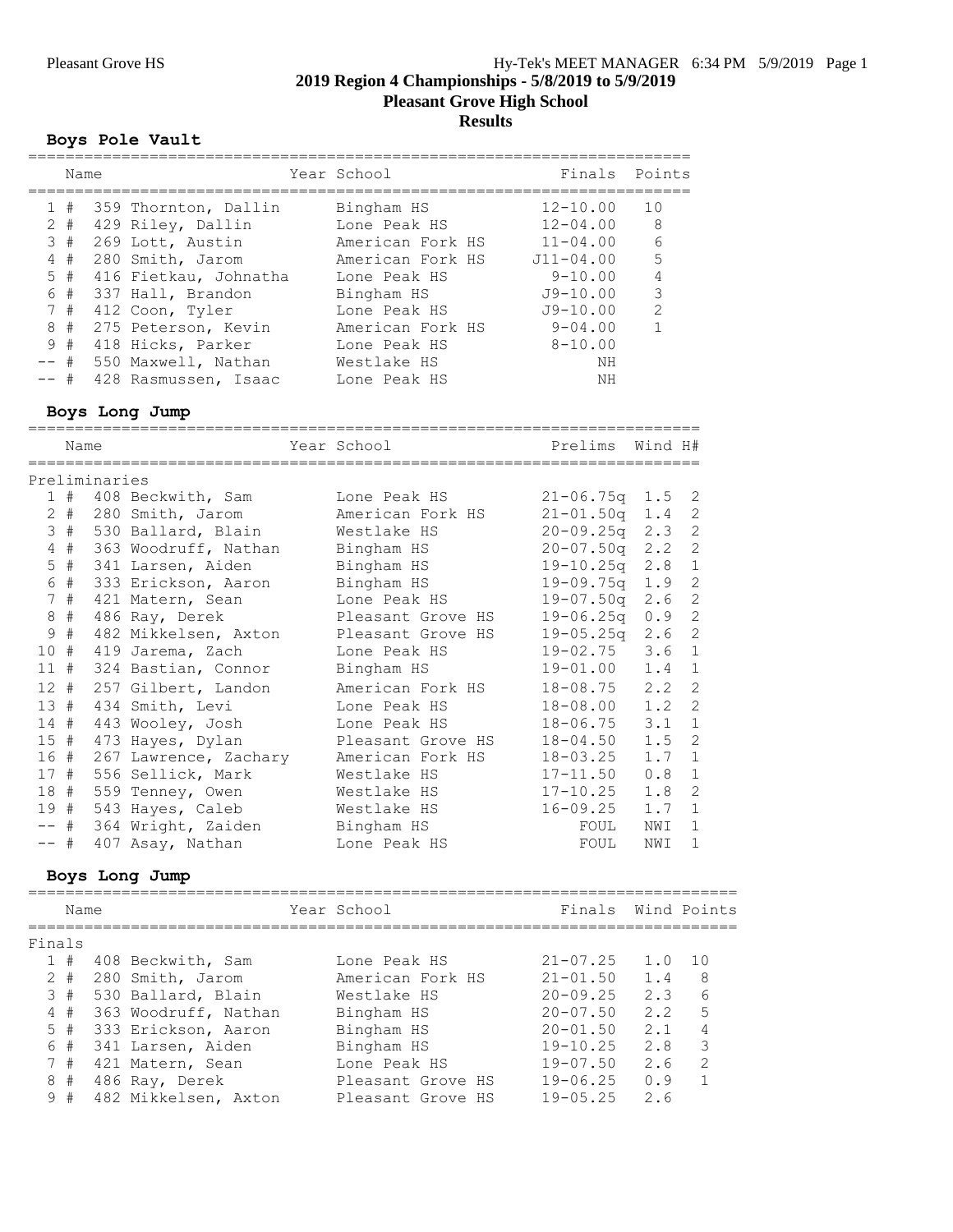# **2019 Region 4 Championships - 5/8/2019 to 5/9/2019 Pleasant Grove High School**

# **Results**

# **Boys Shot Put**

|                 | Name |               |                      | Year School       | Prelims       | H#             |
|-----------------|------|---------------|----------------------|-------------------|---------------|----------------|
|                 |      | Preliminaries | =================    |                   |               |                |
|                 | 1#   |               | 438 Wake, Masen      | Lone Peak HS      | 45-07.50q     | -2             |
| $\mathbf{2}$    | #    |               | 423 Mili, Tiki       | Lone Peak HS      | $44 - 01.00q$ | 2              |
| 3               | #    |               | 532 Benham, Brant    | Westlake HS       | $43 - 09.00q$ | $\overline{c}$ |
| 4               | #    |               | 425 Mumford, Gavin   | Lone Peak HS      | $42 - 11.50q$ | 2              |
| 5               | #    |               | 327 Creason, Conner  | Bingham HS        | $40 - 03.50q$ | 2              |
| 6               | $\#$ |               | 263 Jackson, Nathan  | American Fork HS  | $37 - 04.50q$ | $\overline{c}$ |
| 7               | #    |               | 436 Storrs, Kaden    | Lone Peak HS      | $37 - 00.50q$ | $\overline{2}$ |
| 8               | #    |               | 408 Beckwith, Sam    | Lone Peak HS      | $36 - 11.50q$ | $\overline{c}$ |
| 9               | #    |               | 544 Hayes, Jace      | Westlake HS       | $36 - 07.00q$ | $\overline{c}$ |
| 10              | #    |               | 538 Deuel, Spencer   | Westlake HS       | $35 - 07.50$  | $\mathbf{2}$   |
| 11#             |      |               | 246 Banner, Luke     | American Fork HS  | $35 - 01.00$  | $\overline{c}$ |
| 12 <sup>7</sup> | #    |               | 328 Davalos, Abel    | Bingham HS        | $33 - 07.00$  | $\mathbf{1}$   |
| 13#             |      |               | 282 Walker, Riley    | American Fork HS  | $33 - 06.50$  | $\mathbf{1}$   |
| 14#             |      |               | 342 Larson, Kade     | Bingham HS        | $32 - 07.00$  | $1\,$          |
| 15#             |      |               | 259 Harmon, Andrew   | American Fork HS  | $32 - 02.00$  | $\mathbf{1}$   |
| 16#             |      |               | 465 Briggs, Quin     | Pleasant Grove HS | $31 - 09.00$  | $\mathbf{1}$   |
| 17              | #    |               | 325 Bremser, Preston | Bingham HS        | $29 - 11.00$  | $\mathbf{1}$   |
| 18#             |      |               | 534 Bertoch, Brady   | Westlake HS       | $27 - 10.00$  | $\mathbf{1}$   |

# **Boys Shot Put**

|        | Name      |                     | Year School      | Finals Points |                 |
|--------|-----------|---------------------|------------------|---------------|-----------------|
| Finals |           |                     |                  |               |                 |
|        | 1#        | 438 Wake, Masen     | Lone Peak HS     | $45 - 07.50$  | 10              |
|        | $2 \pm 1$ | 423 Mili, Tiki      | Lone Peak HS     | $44 - 03.50$  | 8               |
|        | 3#        | 532 Benham, Brant   | Westlake HS      | $43 - 09.00$  | $6\overline{6}$ |
|        | 4#        | 425 Mumford, Gavin  | Lone Peak HS     | $42 - 11.50$  | 5               |
|        | $5$ #     | 327 Creason, Conner | Bingham HS       | $41 - 09.00$  | 4               |
|        | 6#        | 436 Storrs, Kaden   | Lone Peak HS     | $38 - 05.50$  | 3               |
|        | 7#        | 263 Jackson, Nathan | American Fork HS | $37 - 05.50$  | $\mathcal{P}$   |
|        | 8#        | 408 Beckwith, Sam   | Lone Peak HS     | $36 - 11.50$  |                 |
| 9      | #         | 544 Hayes, Jace     | Westlake HS      | $36 - 07.00$  |                 |
|        |           |                     |                  |               |                 |

# **Boys Discus Throw**

|                 | Name  |               |                     | Year School      | Prelims         | H#           |
|-----------------|-------|---------------|---------------------|------------------|-----------------|--------------|
|                 |       |               |                     |                  |                 |              |
|                 |       | Preliminaries |                     |                  |                 |              |
| $\mathbf{1}$    | #     |               | 423 Mili, Tiki      | Lone Peak HS     | $117 - 09q$     | -2           |
| $\mathbf{2}$    | #     |               | 425 Mumford, Gavin  | Lone Peak HS     | 115-05a         | 2            |
| 3               | #     |               | 342 Larson, Kade    | Bingham HS       | $107 - 10q$ 2   |              |
| $\overline{4}$  | #     |               | 346 Ngatuvai, Isaac | Bingham HS       | 107-07q         | 2            |
|                 | $5$ # |               | 263 Jackson, Nathan | American Fork HS | 107-02q         | 2            |
| 6               | #     |               | 436 Storrs, Kaden   | Lone Peak HS     | $102 - 08.50$ q | 2            |
| $7^{\circ}$     | #     |               | 350 Ordyna, Braydon | Bingham HS       | $102 - 01q$     | -2           |
| 8               | #     |               | 328 Davalos, Abel   | Bingham HS       | $101 - 11q$     | 2            |
| 9               | #     |               | 327 Creason, Conner | Bingham HS       | 97-07a          | 2            |
| 10 <sup>°</sup> | #     |               | 435 Spencer, Jake   | Lone Peak HS     | $95 - 10$       | $\mathbf{1}$ |
| 11              | #     |               | 538 Deuel, Spencer  | Westlake HS      | $90 - 01$       | 2            |
| 12 <sup>7</sup> | #     |               | 534 Bertoch, Brady  | Westlake HS      | 88-09           | $\mathbf{1}$ |
| 13              | #     |               | 532 Benham, Brant   | Westlake HS      | $87 - 04$       | $\mathbf{1}$ |
| 14#             |       |               | 259 Harmon, Andrew  | American Fork HS | $87 - 01.50$    | $\mathbf{1}$ |
|                 | 15#   |               | 273 Osgan, Brandon  | American Fork HS | 84-07           | $\mathbf{1}$ |
| 16 #            |       |               | 246 Banner, Luke    | American Fork HS | $84 - 02$       | $\mathbf{1}$ |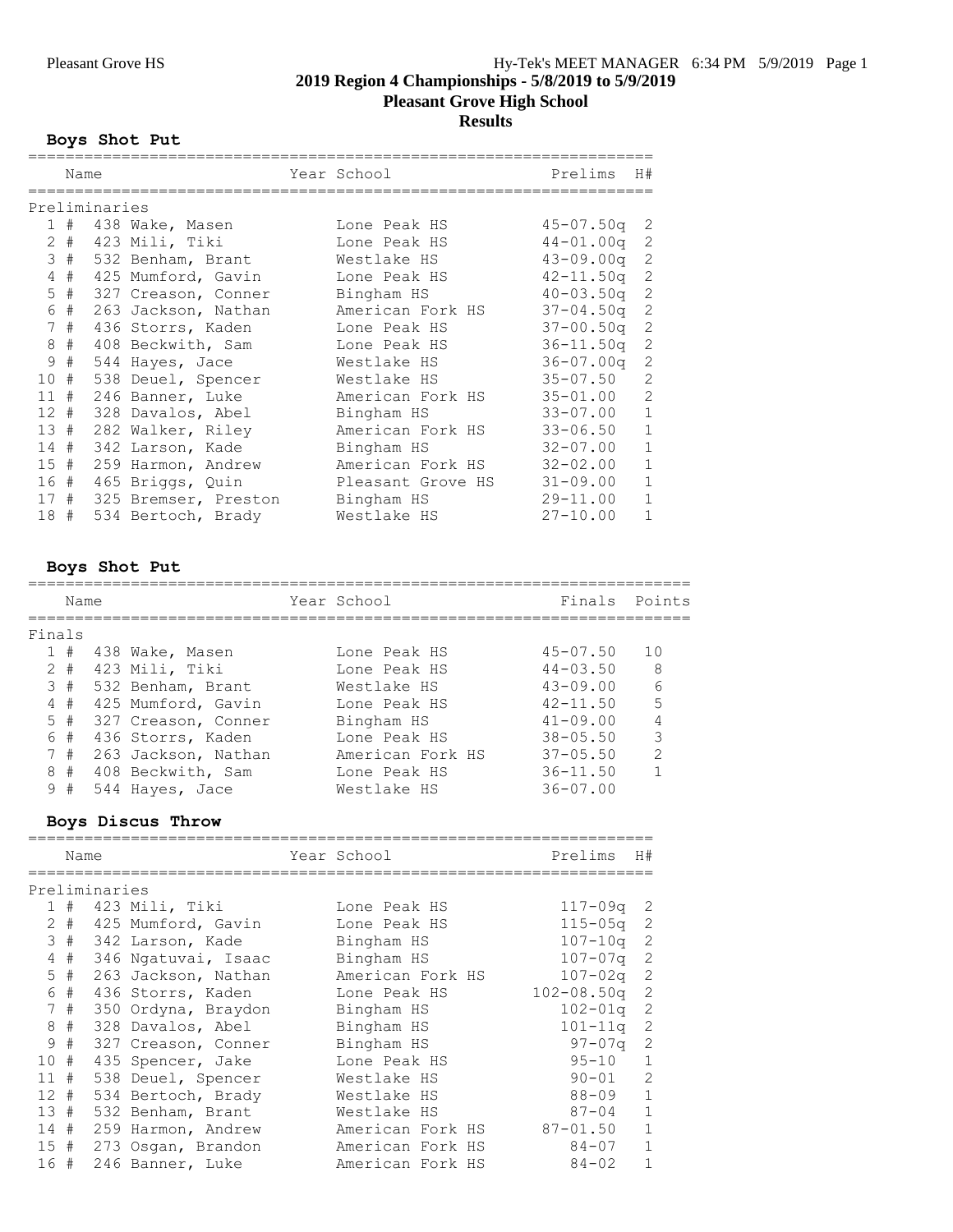# **Pleasant Grove High School**

**Results**

|  | 17 # 270 McCallister, Cars | American Fork HS  | $72 - 03$   | $\overline{1}$ |
|--|----------------------------|-------------------|-------------|----------------|
|  | 18 # 331 Dority, Connor    | Bingham HS        | $67 - 08$ 1 |                |
|  | -- # 480 Maldonado, Jaedyn | Pleasant Grove HS | FOUL 2      |                |

# **Boys Discus Throw**

|        | Name    |                     | Year School      |               | Finals Points  |
|--------|---------|---------------------|------------------|---------------|----------------|
| Finals |         |                     |                  |               |                |
|        | 1#      | 423 Mili, Tiki      | Lone Peak HS     | $118 - 09$    | 10             |
|        | $2 \pm$ | 425 Mumford, Gavin  | Lone Peak HS     | $115 - 05$    | - 8            |
|        | 3#      | 263 Jackson, Nathan | American Fork HS | $110 - 06.50$ | 6              |
|        | 4#      | 346 Ngatuvai, Isaac | Bingham HS       | $108 - 06.50$ | 5              |
|        | 5#      | 342 Larson, Kade    | Bingham HS       | $107 - 10$    | $\overline{4}$ |
|        | 6 #     | 436 Storrs, Kaden   | Lone Peak HS     | $102 - 08.50$ | 3              |
|        | 7#      | 328 Davalos, Abel   | Bingham HS       | $102 - 06$    | $\mathcal{L}$  |
| 8      | #       | 350 Ordyna, Braydon | Bingham HS       | $102 - 01$    | 1              |
|        | 9#      | 327 Creason, Conner | Bingham HS       | $97 - 07$     |                |

# **Boys Javelin Throw**

|                 | Name        |               |                       | Year School       | Prelims     | H#             |
|-----------------|-------------|---------------|-----------------------|-------------------|-------------|----------------|
|                 |             | Preliminaries |                       |                   |             |                |
|                 |             |               |                       |                   |             |                |
| $\mathbf{1}$    | #           |               | 350 Ordyna, Braydon   | Bingham HS        | 138-07q     | -2             |
| $\overline{2}$  | #           |               | 532 Benham, Brant     | Westlake HS       | 137-03q     | 2              |
| 3               | #           |               | 331 Dority, Connor    | Bingham HS        | $134 - 00q$ | 2              |
| 4               | #           |               | 470 Farris, Dallin    | Pleasant Grove HS | 129-03q     | 2              |
| 5               | $\#$        |               | 282 Walker, Riley     | American Fork HS  | $126 - 02q$ | 2              |
| 6               | #           |               | 478 Leifson, Cade     | Pleasant Grove HS | $123 - 09q$ | $\mathbf{1}$   |
| 7               | $_{\rm \#}$ |               | 425 Mumford, Gavin    | Lone Peak HS      | $122 - 05q$ | 2              |
| 8               | $_{\rm \#}$ |               | 270 McCallister, Cars | American Fork HS  | $119 - 07q$ | $\mathbf{1}$   |
| 9               | #           |               | 476 Johnson, Lincoln  | Pleasant Grove HS | $118 - 08q$ | $\overline{c}$ |
| 10              | #           |               | 327 Creason, Conner   | Bingham HS        | $118 - 03$  | $\overline{2}$ |
| 11              | #           |               | 340 Kemp, Palmer      | Bingham HS        | $117 - 03$  | $\overline{2}$ |
| 12 <sup>7</sup> | #           |               | 280 Smith, Jarom      | American Fork HS  | $116 - 02$  | $\mathbf{1}$   |
| 13#             |             |               | 269 Lott, Austin      | American Fork HS  | $111 - 05$  | $\overline{2}$ |
| 14              | #           |               | 274 Pavich, Zachary   | American Fork HS  | $104 - 02$  | $\mathbf{1}$   |
| 15#             |             |               | 328 Davalos, Abel     | Bingham HS        | $101 - 04$  | $\mathbf{1}$   |
| 16              | #           |               | 344 Martin, Brett     | Bingham HS        | $98 - 11$   | $\mathbf{1}$   |
| 17              | #           |               | 267 Lawrence, Zachary | American Fork HS  | $97 - 02$   | $\mathbf{1}$   |
| 18              | #           |               | 538 Deuel, Spencer    | Westlake HS       | $95 - 02$   | $\mathbf{1}$   |
| 19              | #           |               | 462 Atkinson, Ashton  | Pleasant Grove HS | $88 - 11$   | $\mathbf{1}$   |
| 20              | #           |               | 426 Niccum, McKay     | Lone Peak HS      | $86 - 08$   | $\mathbf{1}$   |
| 21              | #           |               | 554 Morgan, Jaxon     | Westlake HS       | $82 - 09$   | $\mathbf{1}$   |

# **Boys Javelin Throw**

|        | Name  |                     |                       | Year School       |            | Finals Points  |
|--------|-------|---------------------|-----------------------|-------------------|------------|----------------|
| Finals |       |                     |                       |                   |            |                |
|        | 1#    | 350 Ordyna, Braydon |                       | Bingham HS        | 138-07     | 1 O            |
|        | $2 +$ | 532 Benham, Brant   |                       | Westlake HS       | $137 - 03$ | 8              |
|        | 3#    | 331 Dority, Connor  |                       | Bingham HS        | $134 - 00$ | 6              |
|        | 4#    | 470 Farris, Dallin  |                       | Pleasant Grove HS | $129 - 03$ | 5              |
|        | 5#    | 282 Walker, Riley   |                       | American Fork HS  | $126 - 02$ | $\overline{4}$ |
|        | 6#    | 478 Leifson, Cade   |                       | Pleasant Grove HS | $123 - 09$ | 3              |
|        | 7#    | 425 Mumford, Gavin  |                       | Lone Peak HS      | $122 - 05$ | $\mathcal{L}$  |
| 8      | #     |                     | 270 McCallister, Cars | American Fork HS  | $119 - 07$ |                |
|        | 9#    |                     | 476 Johnson, Lincoln  | Pleasant Grove HS | $118 - 05$ |                |
|        |       |                     |                       |                   |            |                |